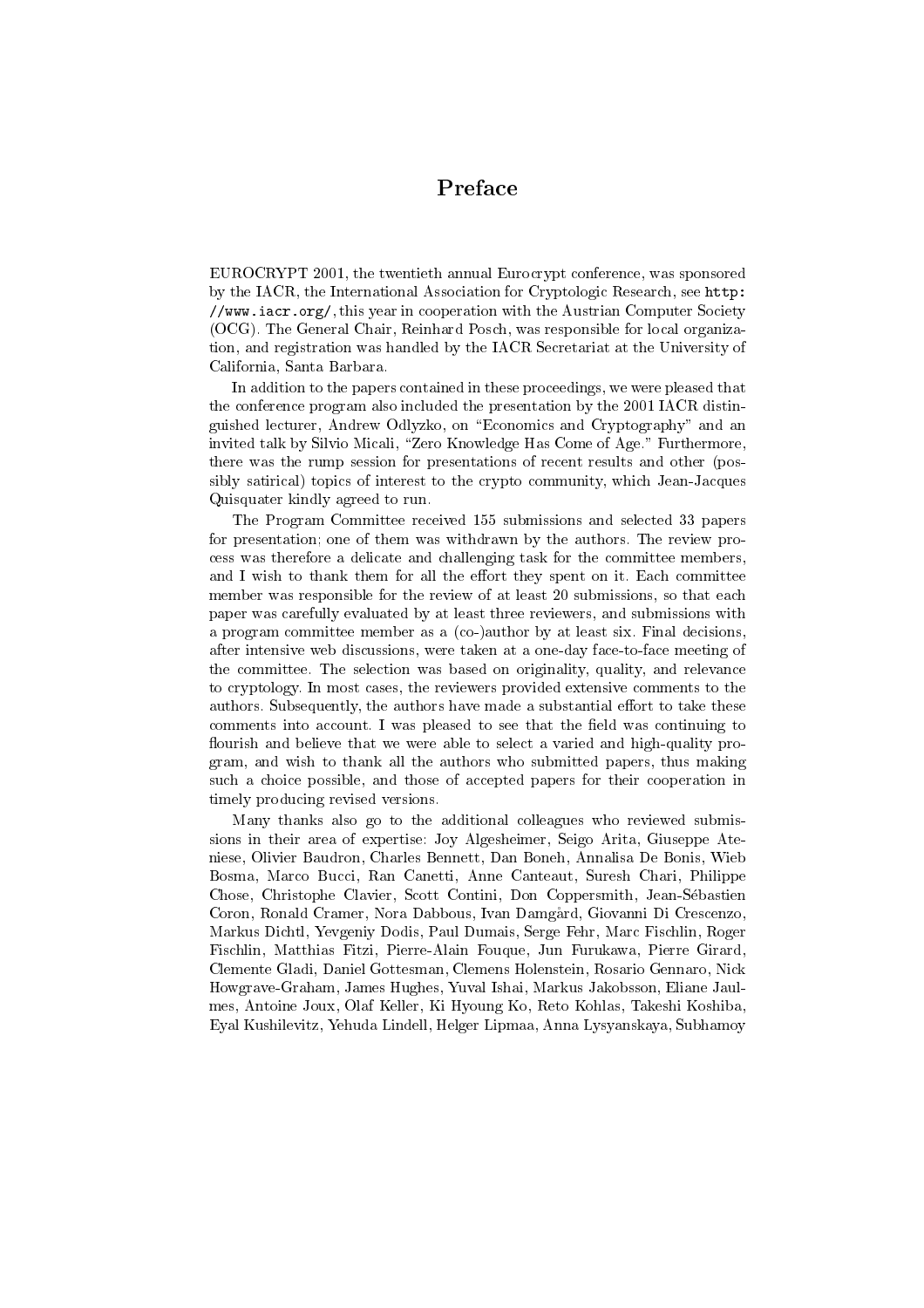#### **VI** Preface

Maitra, Tal Malkin, Daniel Mall, Barbara Masucci, Dominic Mayers, Alfred Menezes, Renato Menicocci, Daniele Micciancio, Markus Michels, Miodrag Mihaljevic, Phong Nguyen, Svetla Nikova, Satoshi Obana, Kazuo Ohta, Pino Persiano, David Pointcheval, Bartosz Przydatek, Michael Quisquater, Omer Reingold, Leonid Reyzin, Jean-Marc Robert, Panka j Rohatgi, Alon Rosen, Ludovic Rousseau, Daniel Simon, Nigel Smart, Adam Smith, Othmar Staffelbach, Martijn Stam, Michael Steiner, Katsuyuki Takashima, Alain Tapp, Christophe Tymen, Shigenori Uchiyama, Frederic Valette, Ramarathnam Venkatesan, Eric Verheul, Stefan Wolf, Akihiro Yamamura, Yuliang Zheng. I apologize for any inad vertent omissions.

The review process was greatly simplified by submission software written by Mihir Bellare and Chanathip Namprempre for Crypto 2000, and review software developed for Eurocrypt 2000 by Bart Preneel, Wim Moreau and Joris Claessens.

I am very grateful to Andre Adelsbach. Skillfully and patiently, he carried the main load of background work of the Program Chair role, in particular setting up the submission and review servers, providing technical help to the authors and committee members, and the preparation of these proceedings. I would also like to thank Michael Steiner and Martin Wanke for technical support, Matthias Schunter for organizing the program committee meeting, and Mihir Bellare and Michael Waidner for advice.

March 2001 Birgit Ptzmann Program Chair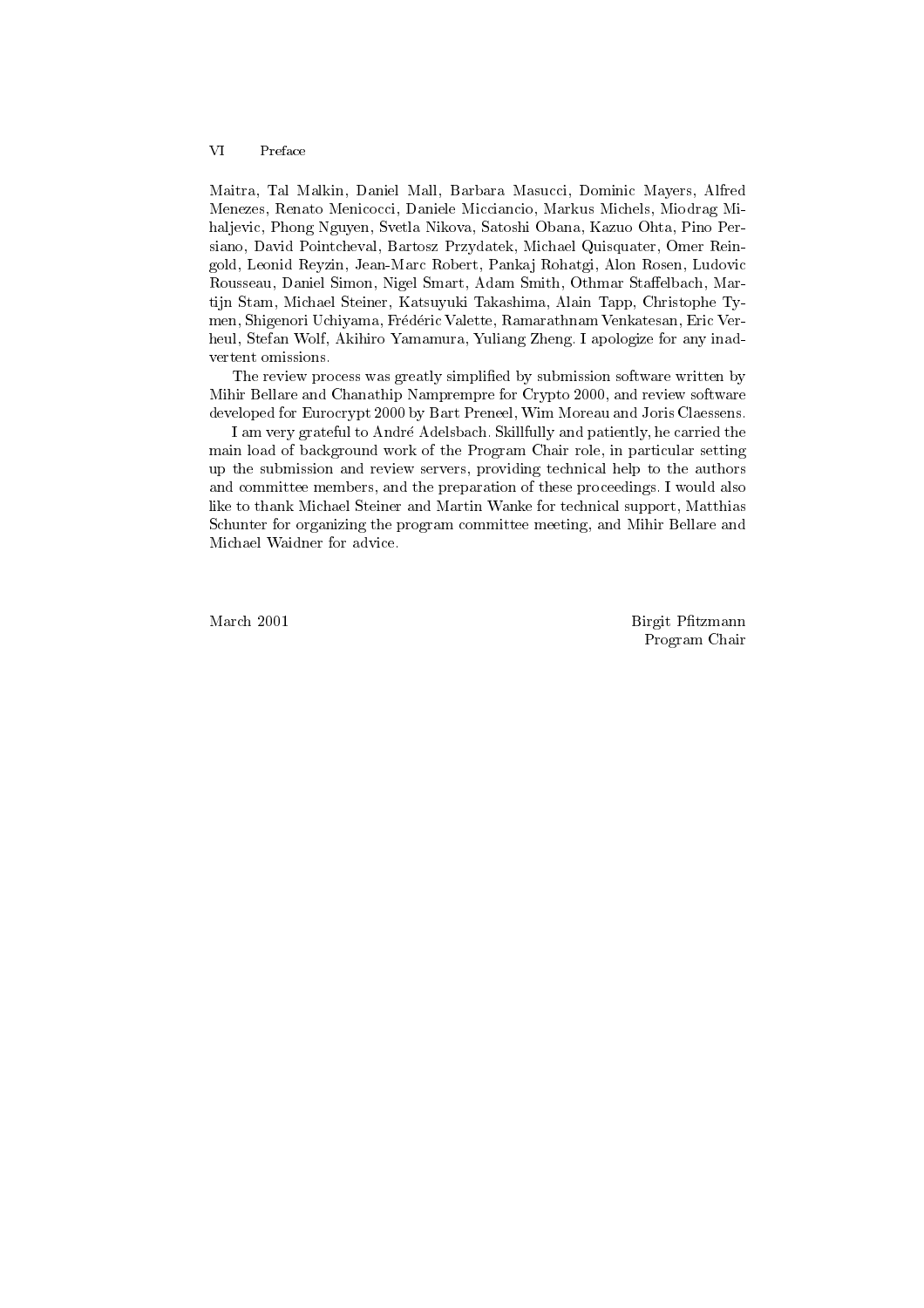# EUROCRYPT <sup>2001</sup> May  $6 - 10$ , 2001, Innsbruck (Tyrol), Austria

Sponsored by the

International Association for Cryptologic Research (IACR) in cooperation with the Austrian Computer Society (OCG)

#### General Chair

Reinhard Posch, Institute for Applied Information Processing and Communications (IAIK), Austria

#### Program Chair

Birgit Pfitzmann, Saarland University, Saarbrücken, Germany

#### Program Committee

| Jan Camenisch IBM Zürich Research Laboratory, Switzerland    |  |
|--------------------------------------------------------------|--|
|                                                              |  |
|                                                              |  |
|                                                              |  |
|                                                              |  |
|                                                              |  |
|                                                              |  |
|                                                              |  |
|                                                              |  |
|                                                              |  |
|                                                              |  |
|                                                              |  |
|                                                              |  |
|                                                              |  |
|                                                              |  |
|                                                              |  |
|                                                              |  |
|                                                              |  |
|                                                              |  |
|                                                              |  |
|                                                              |  |
| Michael Waidner  IBM Zürich Research Laboratory, Switzerland |  |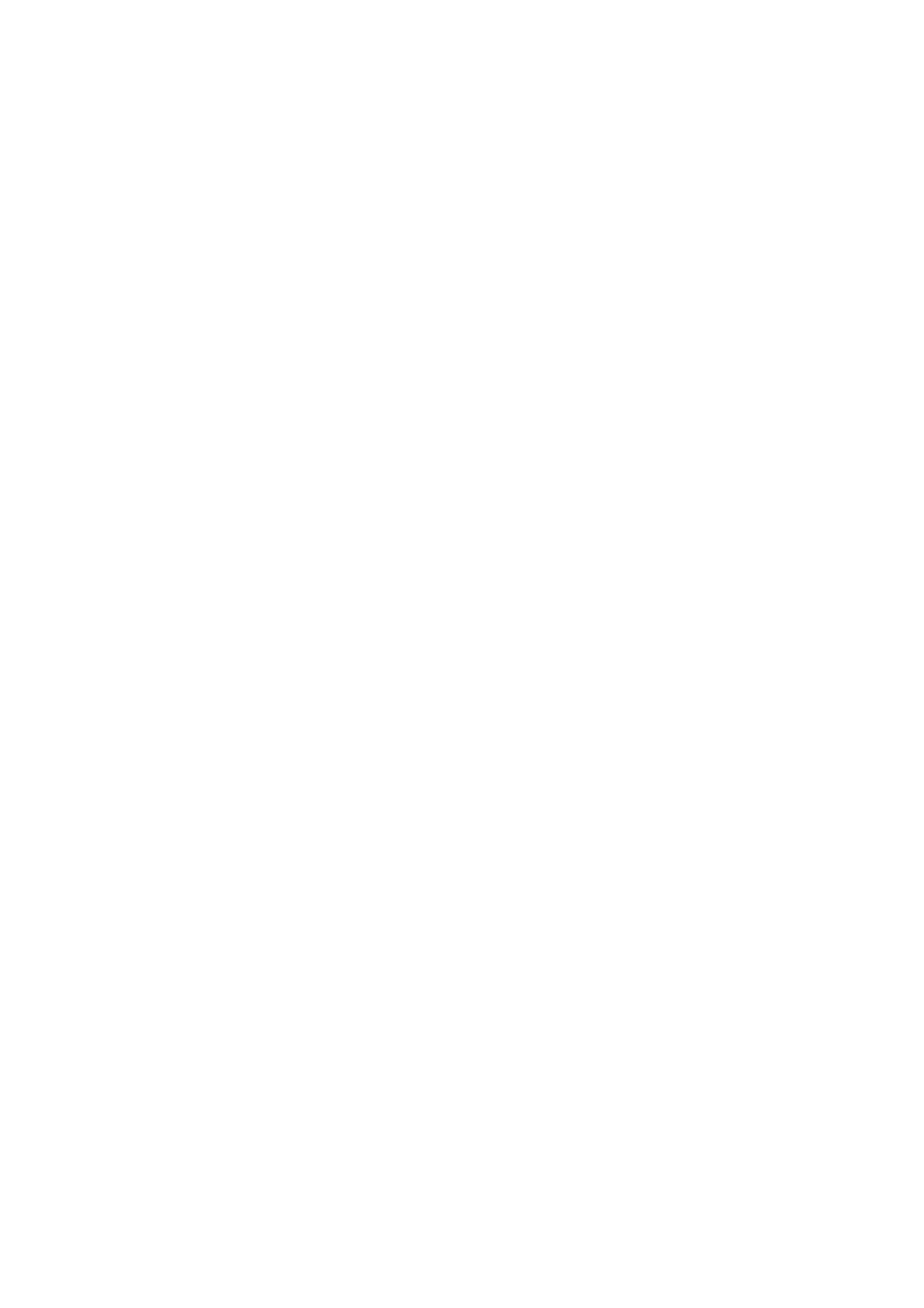#### Table of Contents

#### Elliptic Curves

| Frederik Vercauteren (K. U. Leuven, Belgium)<br>Bart Preneel (K. U. Leuven, Belgium)<br>Joos Vandewalle (K. U. Leuven, Belgium)                                                                                                                                                                                     |    |
|---------------------------------------------------------------------------------------------------------------------------------------------------------------------------------------------------------------------------------------------------------------------------------------------------------------------|----|
| Finding Secure Curves with the Satoh-FGH Algorithm and an Early-Abort<br>Mireille Fouquet (LIX, École polytechnique, France)<br>Pierrick Gaudry (LIX, École polytechnique, France)<br>Robert Harley (ArgoTech, France)                                                                                              |    |
| How Secure are Elliptic Curves over Composite Extension Fields? 30<br>Nigel P. Smart (University of Bristol, UK)                                                                                                                                                                                                    |    |
| Commitments                                                                                                                                                                                                                                                                                                         |    |
| Efficient and Non-Interactive Non-Malleable Commitment<br>Giovanni Di Crescenzo (Telcordia Technologies Inc., USA)<br>Jonathan Katz (Telcordia Technologies Inc. and Columbia University,<br>USA)<br>Rafail Ostrovsky (Telcordia Technologies Inc., USA)<br>Adam Smith (Massachusetts Institute of Technology, USA) | 40 |
| Claude Crépeau (McGill University, Canada)<br>Frédéric Légaré (Zero-Knowledge Systems Inc., Canada)<br>Louis Salvail (BRICS, University of Arhus, Denmark)                                                                                                                                                          |    |
| Anonymity                                                                                                                                                                                                                                                                                                           |    |
| Cryptographic Counters and Applications to Electronic Voting<br>Jonathan Katz (Telcordia Technologies Inc. and Columbia University,<br>USA)<br>Steven Muers (University of Toronto, Canada)                                                                                                                         | 78 |

Steven Myers (University of Toronto, Canada) Rafail Ostrovsky (Telcordia Technologies Inc., USA)

An Efficient System for Non-transferable Anonymous Credentials with Optional Anonymity Revocation ::::::::::::::::::::::::::::::::::::: 93 Jan Camenisch (IBM Zurich Research Laboratory, Switzerland) Anna Lysyanskaya (Massachusetts Institute of Technology, USA)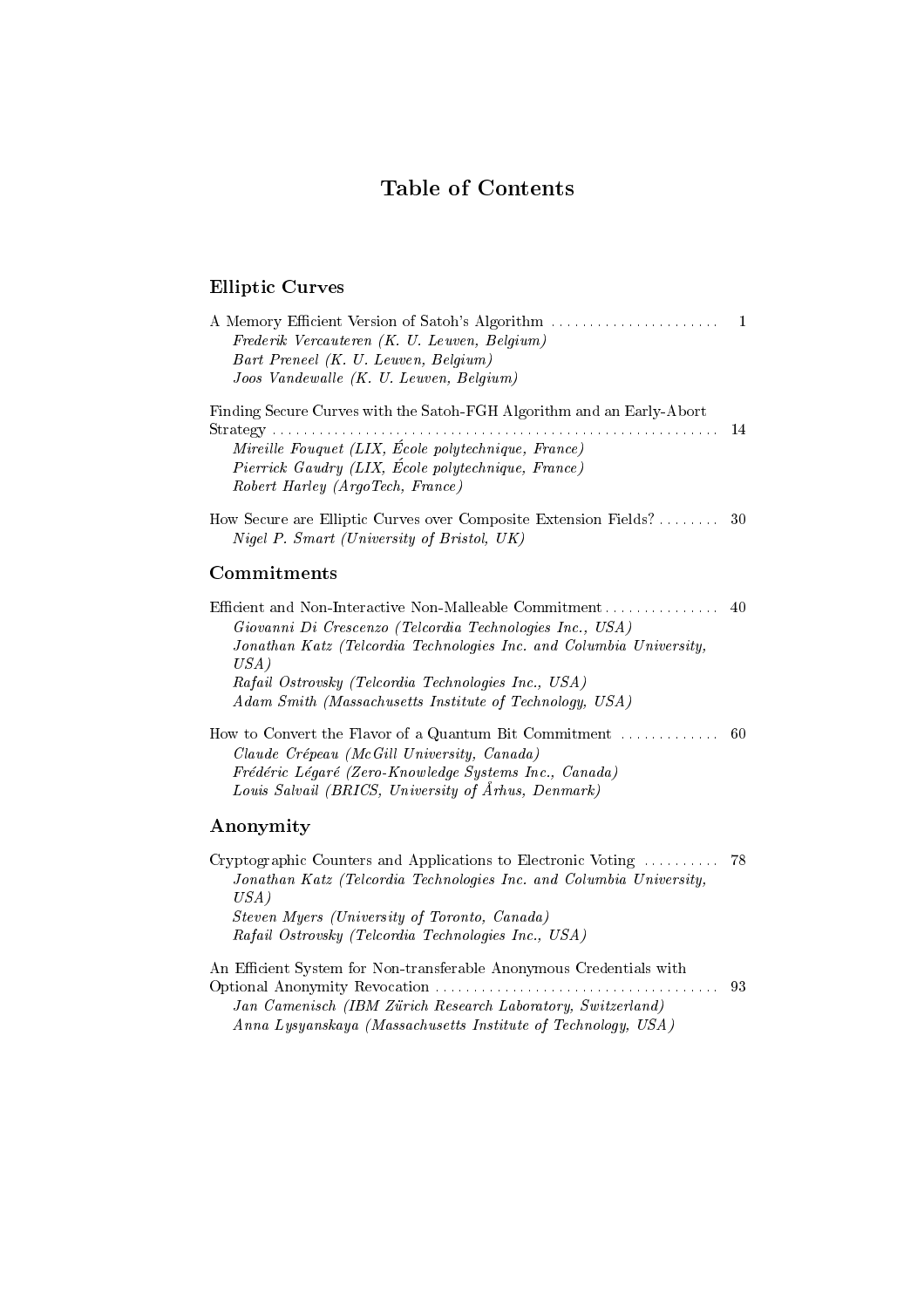X Table of Contents

| Bill Aiello $(AT\&T\&Labs - Research, USA)$          |  |
|------------------------------------------------------|--|
| Yuval Ishai (DIMACS and AT&T Labs - Research, USA)   |  |
| <i>Omer Reingold (AT&amp;T Labs – Research, USA)</i> |  |

#### Signatures and Hash Functions

| A Secure Three-move Blind Signature Scheme for Polynomially Many                                                                                                                 |  |
|----------------------------------------------------------------------------------------------------------------------------------------------------------------------------------|--|
|                                                                                                                                                                                  |  |
| Masayuki ABE (NTT Laboratories, Japan)                                                                                                                                           |  |
| Practical Threshold RSA Signatures Without a Trusted Dealer  151<br>Ivan Damgård (BRICS, University of Århus, Denmark)<br>Maciej Koprowski (BRICS, University of Århus, Denmark) |  |
| Ilya Mironov (Stanford University, USA)                                                                                                                                          |  |

#### XTR and NTRU

| Key Recovery and Message Attacks on NTRU-Composite  181            |  |
|--------------------------------------------------------------------|--|
| Craig Gentry (DoCoMo Communications Laboratories Inc., USA)        |  |
| Evidence that XTR is more Secure than Supersingular Elliptic Curve |  |
|                                                                    |  |
| Eric R. Verheul (PricewaterhouseCoopers, The Netherlands)          |  |
|                                                                    |  |
| Jeffrey Hoffstein (NTRU Cryptosystems Inc., USA)                   |  |
| Jill Pipher (NTRU Cryptosystems Inc., USA)                         |  |
| Joseph H. Silverman (NTRU Cryptosystems Inc., USA)                 |  |

#### Assumptions

| The Bit Security of Paillier's Encryption Scheme and its Applications  228 |  |
|----------------------------------------------------------------------------|--|
| Dario Catalano (University of Catania, Italy)                              |  |
| Rosario Gennaro (IBM T. J. Watson Research Center, USA)                    |  |
| Nick Howarave-Graham (IBM T. J. Watson Research Center, USA)               |  |
|                                                                            |  |

Assumptions Related to Discrete Logarithms: Why Subtleties Make a Real Dierence ::::::::::::::::::::::::::::::::::::::::::::::::::::::::: 243 Ahmad-Reza Sadeghi (Saarland University, Germany)

Michael Steiner (Saarland University, Germany)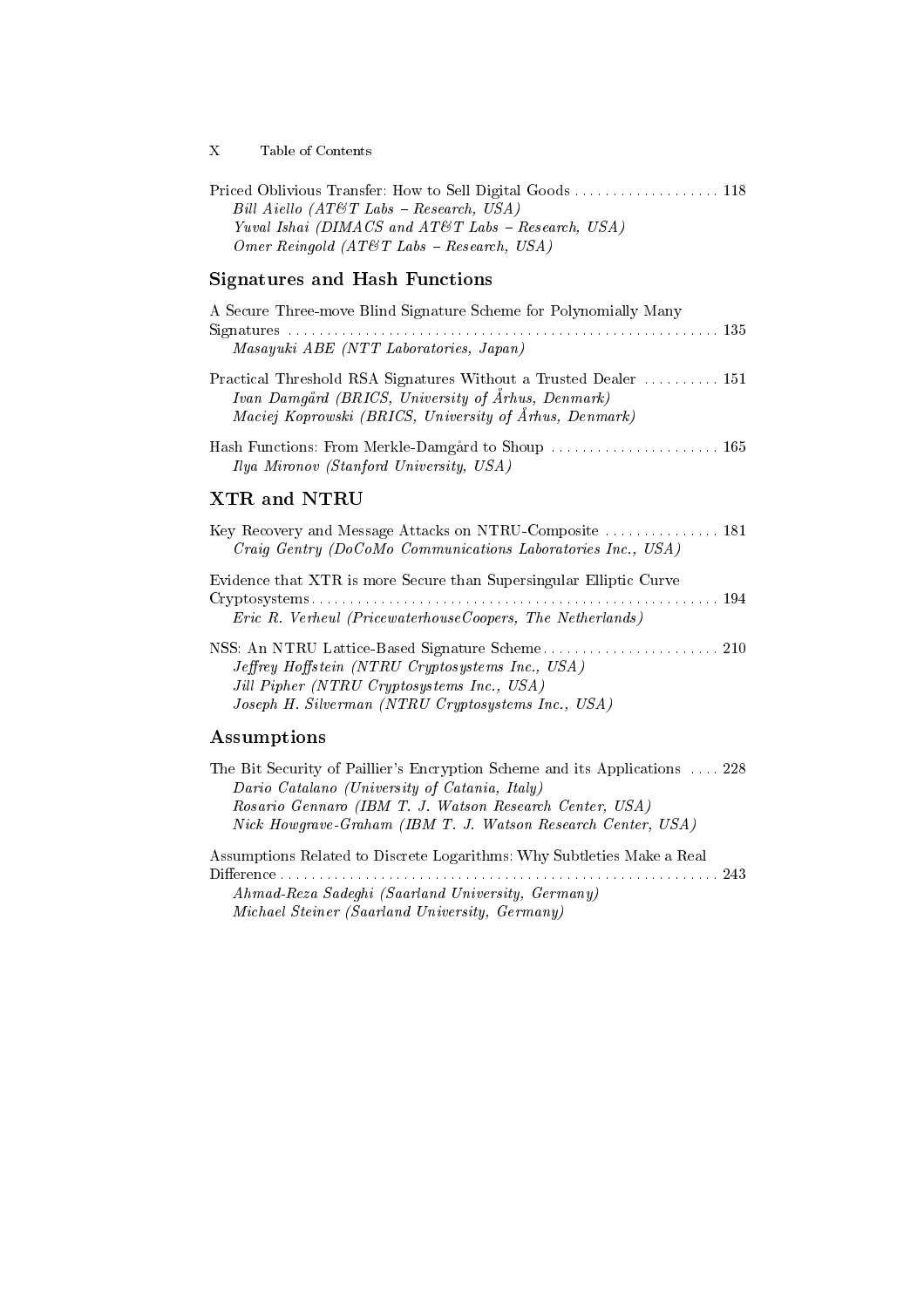#### Multiparty Protocols

On Adaptive vs. Non-adaptive Security of Multiparty Protocols . . . . . . . . . 261 Ran Canetti (IBM T. J. Watson Research Center, USA) Ivan Damgard (BRICS, University of Arhus, Denmark) Stefan Dziembowski (BRICS, University of Arhus, Denmark) Yuval Ishai (DIMACS and AT&T Labs  $-$  Research, USA) Tal Malkin  $(AT\mathcal{O}T$  Labs - Research, USA)

Multiparty Computation from Threshold Homomorphic Encryption ...... 279 Ronald Cramer (BRICS, University of Arhus, Denmark) Ivan Damgard (BRICS, University of Arhus, Denmark) Jesper B. Nielsen (BRICS, University of Arhus, Denmark)

On Perfect and Adaptive Security in Exposure-Resilient Cryptography.... 299 Yevgeniy Dodis (University of New York, USA) Amit Sahai (Princeton University, USA) Adam Smith (Massachusetts Institute of Technology, USA)

#### Block Ciphers

| Ulrich Kühn (Dresdner Bank $AG$ , Germany) |  |
|--------------------------------------------|--|
|                                            |  |
| Eli Biham (Technion, Israel)               |  |
| Orr Dunkelman (Technion, Israel)           |  |
| Nathan Keller (Technion, Israel)           |  |

#### Primitives

| Efficient Amplification of the Security of Weak Pseudo-Random Function<br>Steven Myers (University of Toronto, Canada)                                                                      |  |
|---------------------------------------------------------------------------------------------------------------------------------------------------------------------------------------------|--|
| Min-Round Resettable Zero-Knowledge in the Public-Key Model 371<br>Silvio Micali (Massachusetts Institute of Technology, USA)<br>Leonid Reyzin (Massachusetts Institute of Technology, USA) |  |

#### Symmetric Ciphers

| Alex Biryukov (The Weizmann Institute, Israel)  |  |
|-------------------------------------------------|--|
| Adi Shamir (The Weizmann Institute, Israel)     |  |
|                                                 |  |
| Amr M. Youssef (University of Waterloo, Canada) |  |
| Guang Gong (University of Waterloo, Canada)     |  |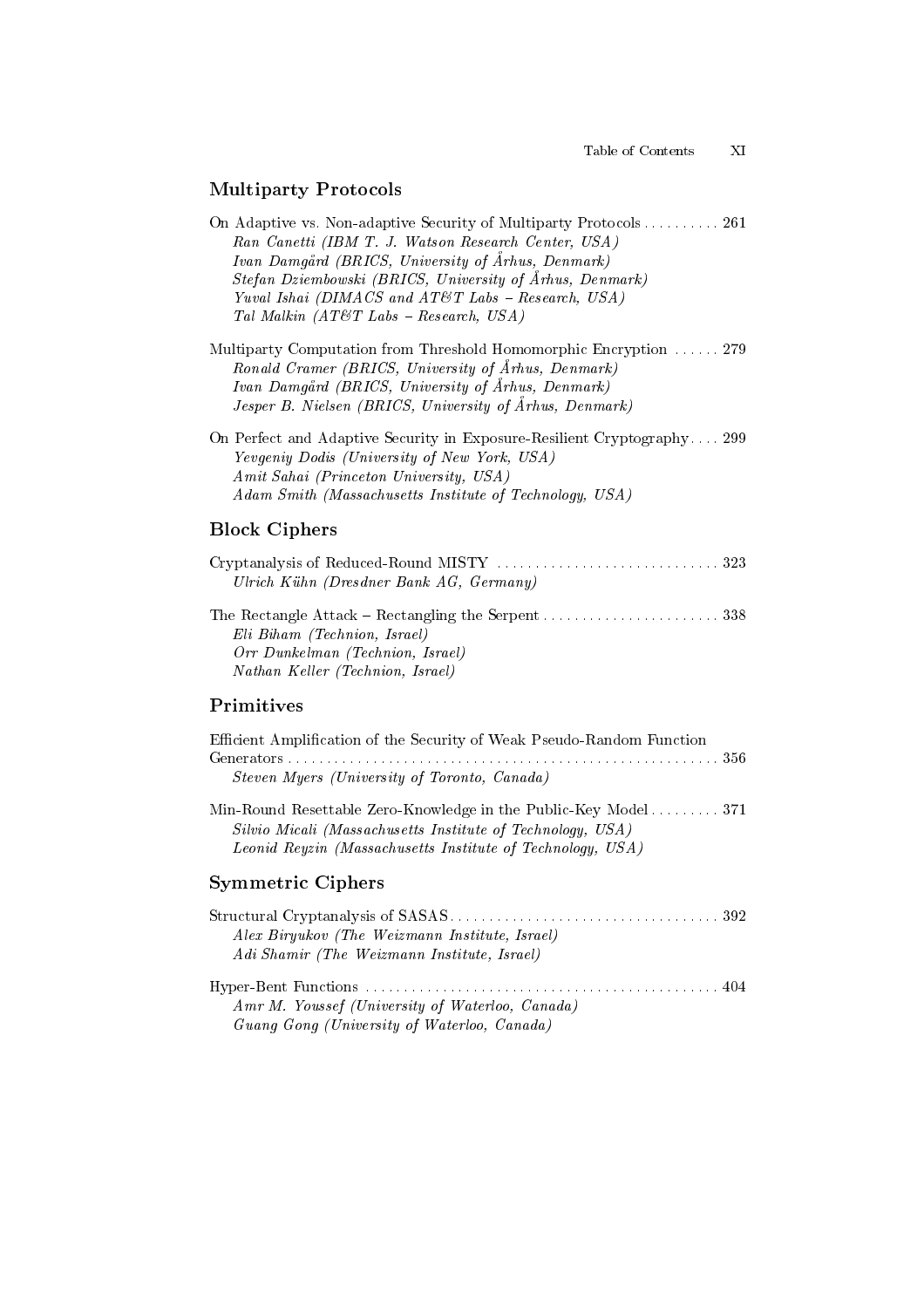XII Table of Contents

| New Method for Upper Bounding the Maximum Average Linear Hull<br>Liam Keliher (Queen's University at Kingston, Canada)<br>Henk Meijer (Queen's University at Kingston, Canada)<br>Stafford Tavares (Queen's University at Kingston, Canada)                                                                 |
|-------------------------------------------------------------------------------------------------------------------------------------------------------------------------------------------------------------------------------------------------------------------------------------------------------------|
| Key Exchange and Multicast                                                                                                                                                                                                                                                                                  |
| Lower Bounds for Multicast Message Authentication  435<br>Dan Boneh (Stanford University, USA)<br>Glenn Durfee (Stanford University, USA)<br>Matt Franklin (University of California, USA)                                                                                                                  |
| Analysis of Key-Exchange Protocols and Their Use for Building Secure                                                                                                                                                                                                                                        |
| Channels<br>Ran Canetti (IBM T. J. Watson Research Center, USA)<br>Hugo Krawczyk (Technion, Israel)                                                                                                                                                                                                         |
| Efficient Password-Authenticated Key Exchange Using Human-Memorable<br>Jonathan Katz (Telcordia Technologies Inc. and Columbia University,<br>USA)<br>Rafail Ostrovsky (Telcordia Technologies Inc., USA)<br>Moti Yung (CertCo Inc., USA)                                                                   |
| <b>Authentication and Identification</b>                                                                                                                                                                                                                                                                    |
| Identification Protocols Secure Against Reset Attacks  493<br>Mihir Bellare (University of California at San Diego, USA)<br>Marc Fischlin (University of Frankfurt, Germany)<br>Shafi Goldwasser (Massachusetts Institute of Technology, USA)<br>Silvio Micali (Massachusetts Institute of Technology, USA) |
| Does Encryption with Redundancy Provide Authenticity? 509<br>Jee Hea An (University of California at San Diego, USA)<br>Mihir Bellare (University of California at San Diego, USA)                                                                                                                          |
| Charanjit S. Jutla (IBM T. J. Watson Research Center, USA)                                                                                                                                                                                                                                                  |
|                                                                                                                                                                                                                                                                                                             |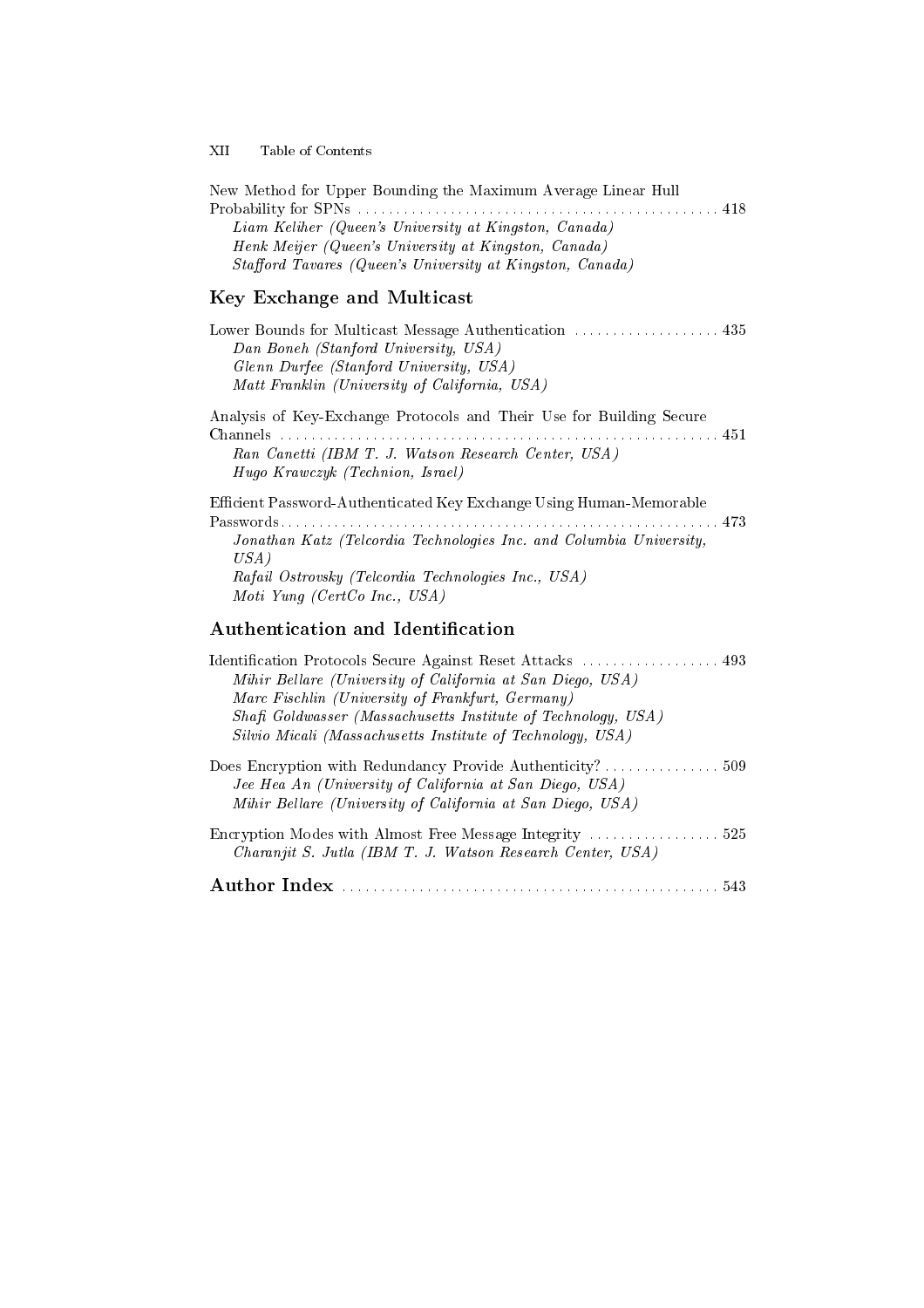# A Memory Efficient Version of Satoh's Algorithm

Frederik Vercauteren, Bart Preneel, and Joos Vandewalle

K.U. Leuven, Dept. Elektrotechniek-ESAT/COSIC, Kasteelpark Arenberg 10, B-3001 Leuven-Heverlee, Belgium.  ${Frederik.Vercauteren, Bart.Preneel, Joos.Vandewalle} @esat.kuleuven.ac.be$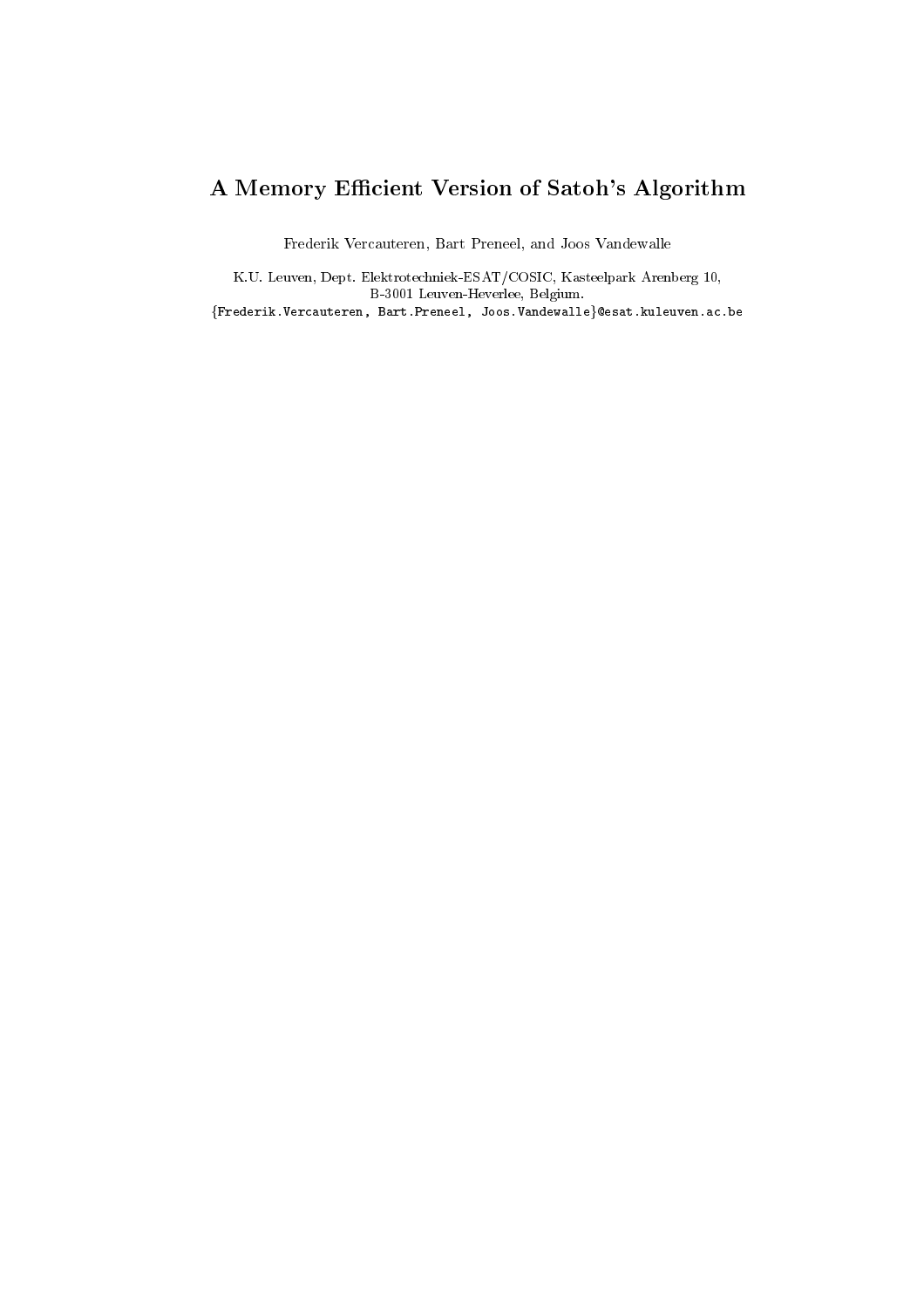### Finding Secure Curves with the Satoh-FGH Algorithm and an Early-Abort Strategy

Mirellie Fouquet , Pierrick Gaudry , and Robert Harley-

LIX, Ecole polytecnique, 91128 Palaiseau Cedex, France<br><sup>2</sup> ArgoTech, 26 ter rue Nicolaï, 75012 Paris, France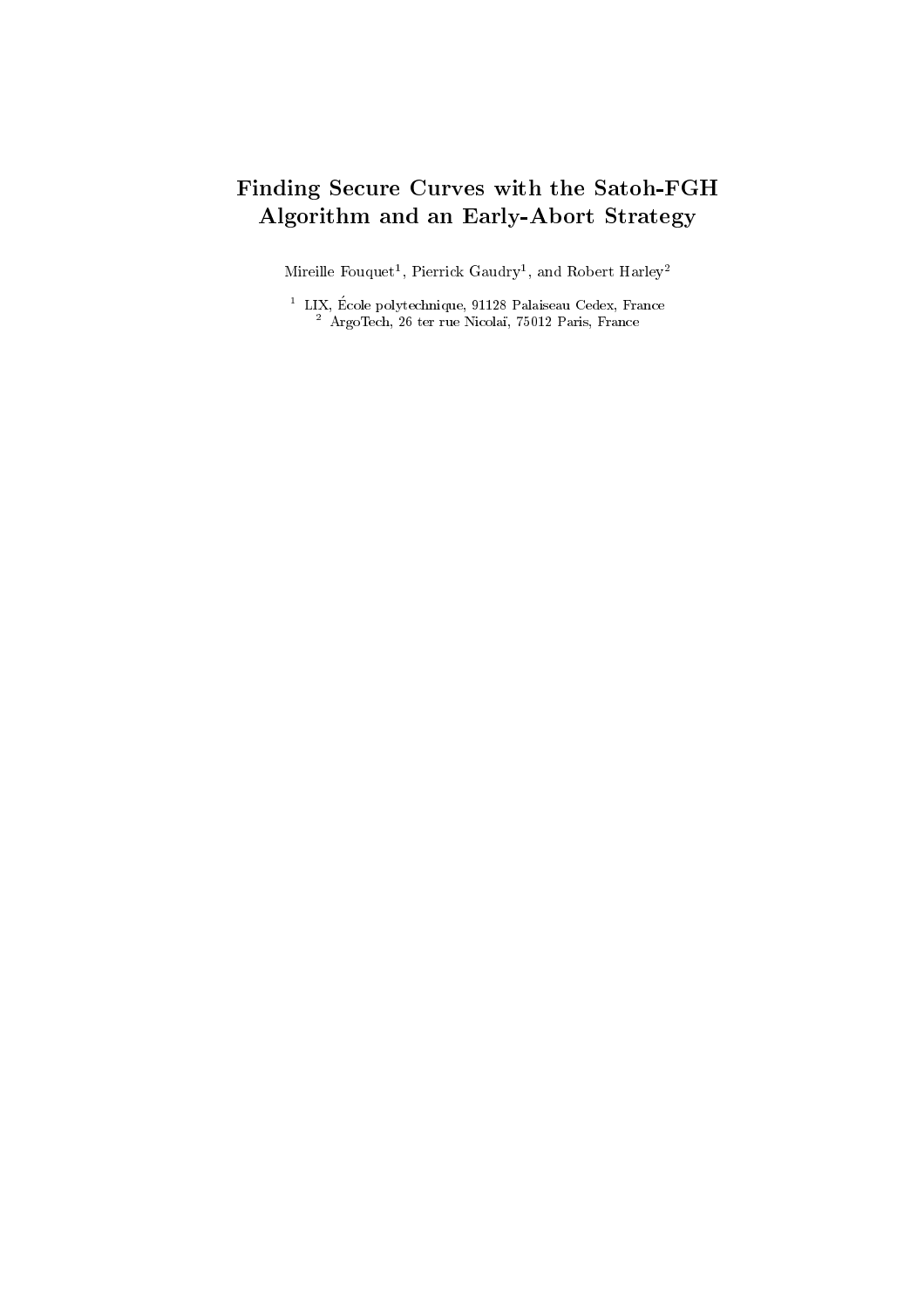#### How Secure are Elliptic Curves over Composite Extension Fields?

N.P. Smart

Dept. Computer Science, University of Bristol, Merchant Venturers Building, Woodland Road, Bristol, BS8 1UB nigel@cs.bris.ac.uk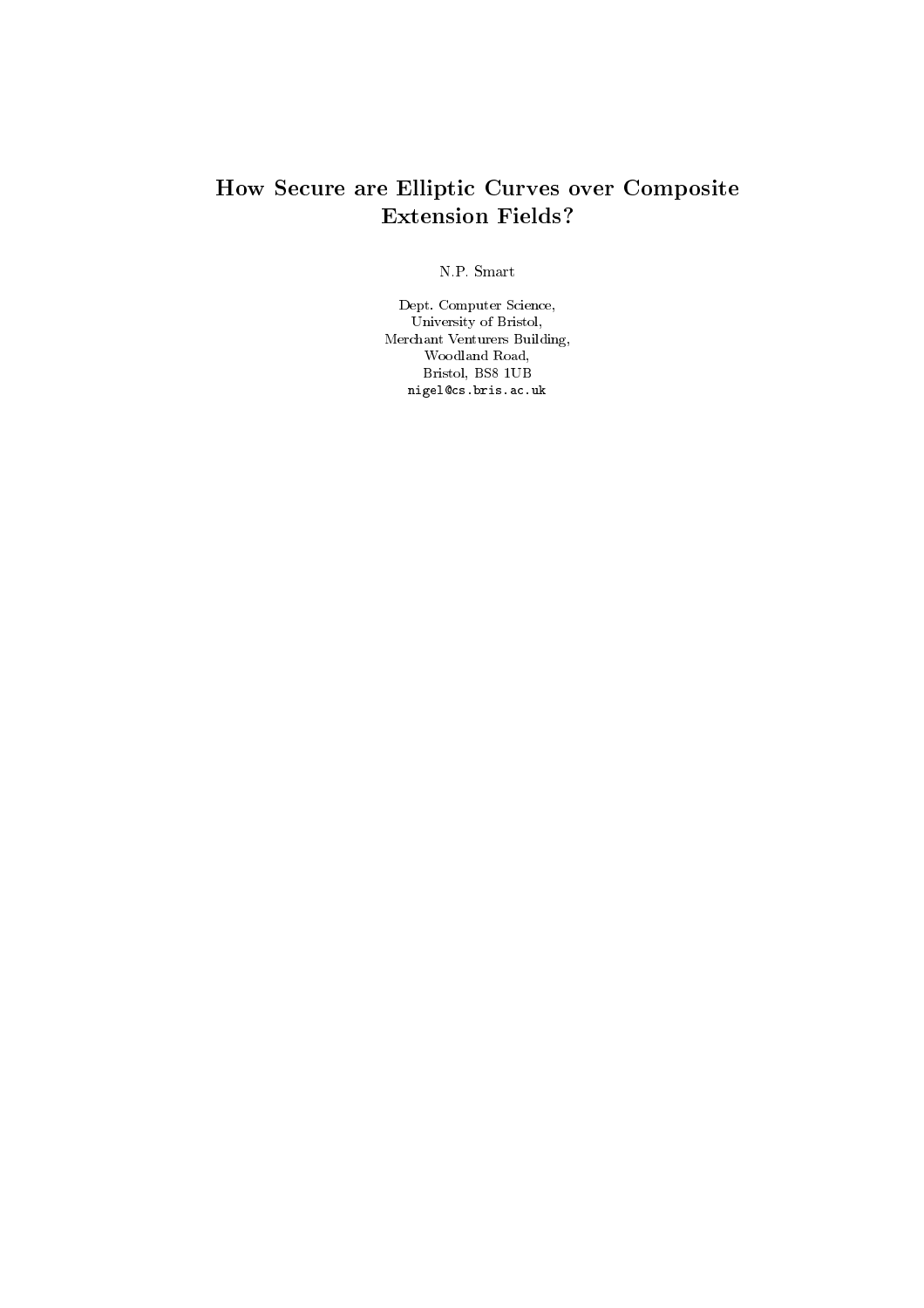#### Efficient and Non-Interactive Non-Malleable Commitment

Giovanni Di Crescenzo<sup>-</sup>, Jonathan Katz<sup>-</sup>, Kafali Ostrovsky<sup>-</sup>, and Adam Smith-

Felcordia Iechnologies, Inc.<br>{giovanni,rafail}@research.tel.cordia.com<br><sup>2</sup> Telcordia Technologies and Department of Computer Science, Columbia University. jkatz@cs.columbia.edu<sup>3</sup> Laboratory for Computer Science, MIT. Work done while the author was at Telcordia Technologies. asmith@theory.lcs.mit.edu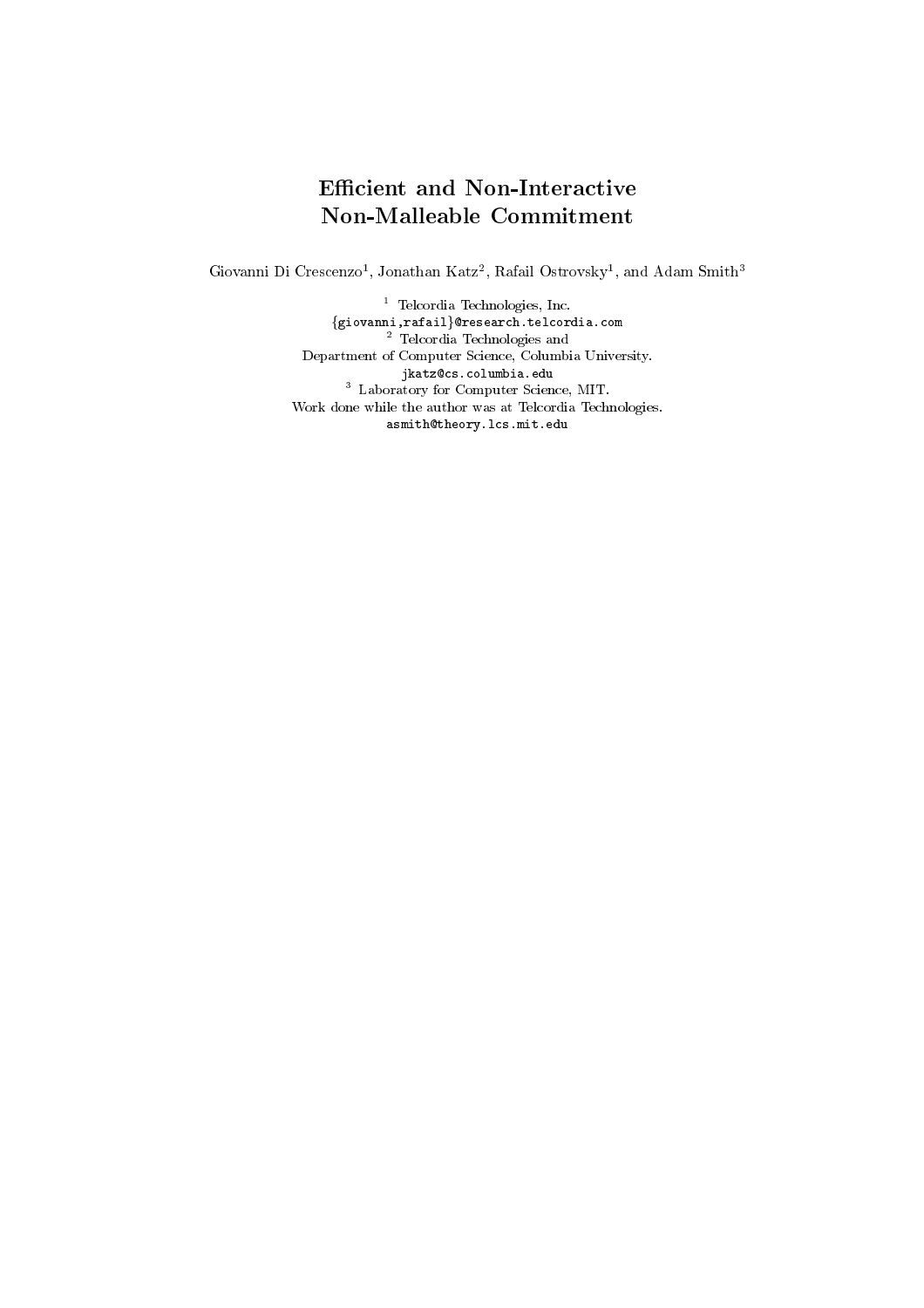#### How to Convert the Flavor of a Quantum Bit Commitment

Claude Crepeau<sup>-</sup>, Frederic Legare<sup>-</sup>, and Louis Salvail<sup>-</sup>

 $\frac{2}{3}$  School of Computer Science, McGill University', crepeau@cs.mcgill.ca<br> $\frac{2}{3}$  ZKLabs<sup>‡</sup>, Zero-Knowledge Systems Inc., frederic@zeroknowledge.com<br> $\frac{3}{3}$  BRICS<sup>§</sup>, Dept. of Computer Science, University of Arhu

 $^\intercal$  Part of this research was funded by Québec's Fonds FCAR and Canada's NSERC.

<sup>z</sup> This research was done as part of the M.Sc. requirements at McGill University.

 $^{\circ}$  Basic Research in Computer Science (www.brics.dk), funded by the Danish National Research Foundation.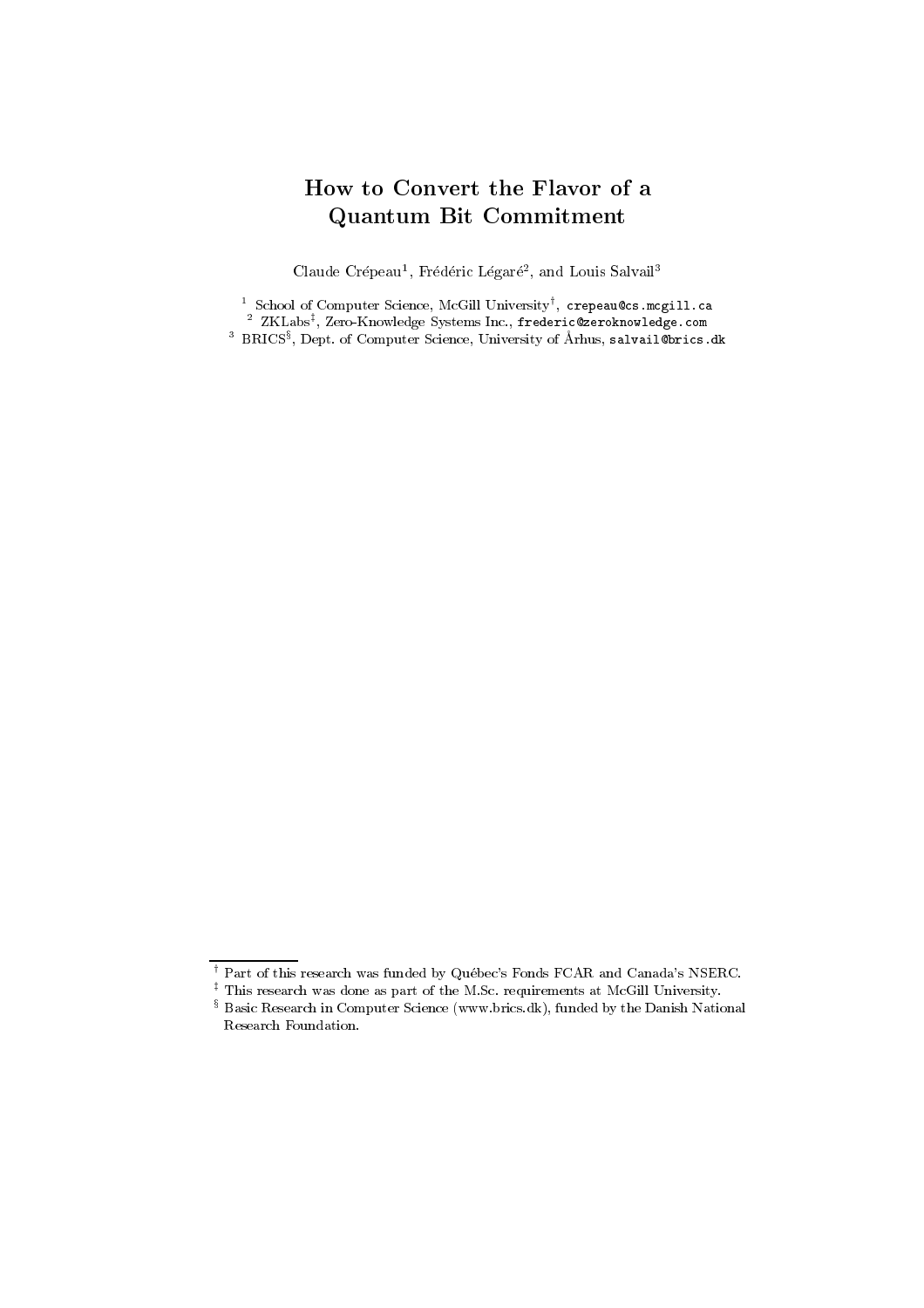#### Cryptographic Counters and Applications to Electronic Voting

Jonathan Katz<sup>-</sup>, Steven Myers-, and Kafail Ostrovsky<sup>-</sup>

<sup>1</sup> Telcordia Technologies and Department of Computer Science, Columbia University. jkatz@cs.columbia.edu<sup>2</sup> Department of Computer Science, University of Toronto. Work done while the author was at Telcordia Technologies. myers@cs.toronto.edu <sup>3</sup> Telcordia Technologies, Inc., 445 South Street, Morristown, NJ 07960. rafail@research.telcordia.com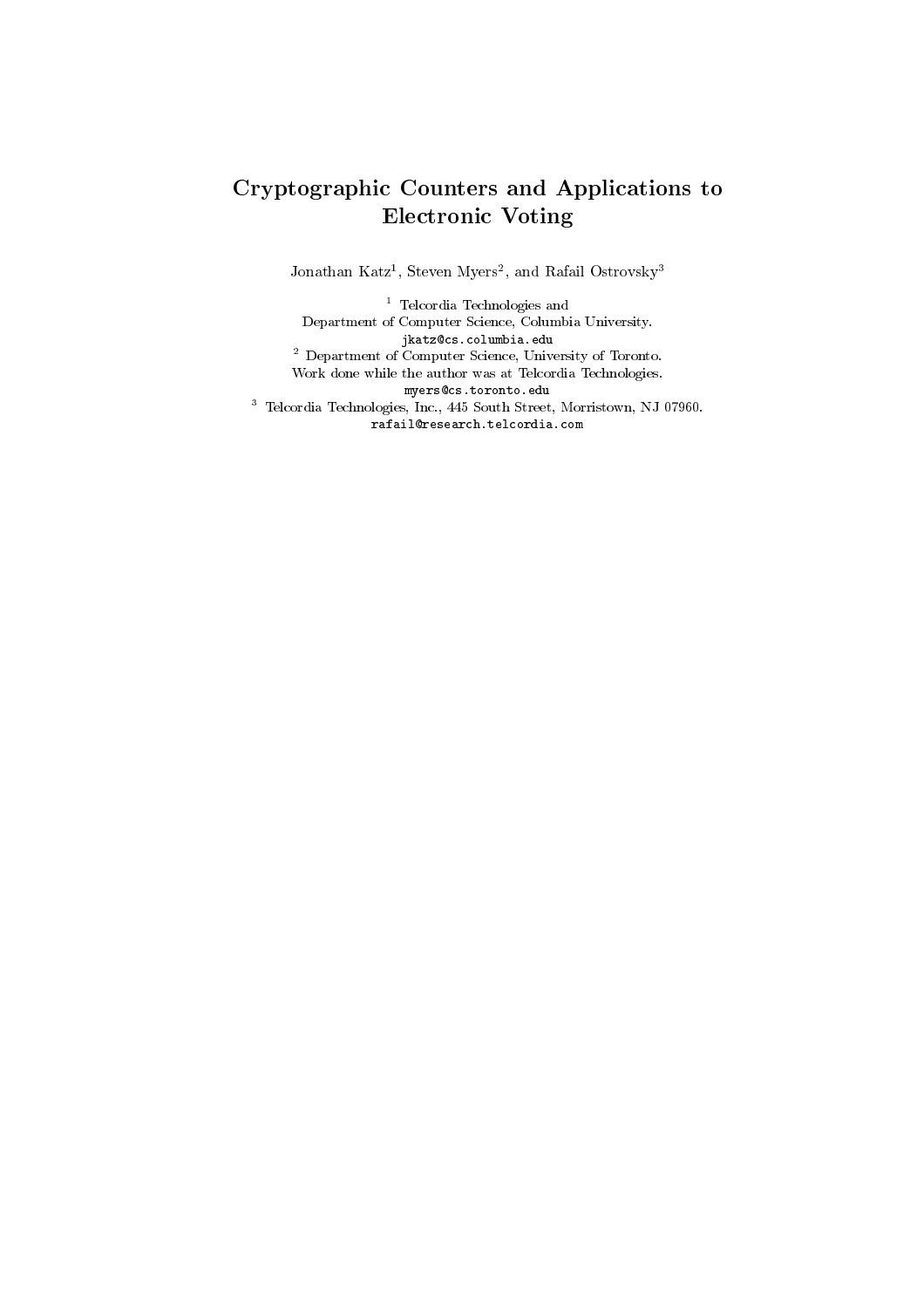#### An Efficient System for Non-transferable Anonymous Credentials with Optional Anonymity Revocation

Jan Camenisch IBM Research Zurich Research Laboratory  $\rm CH\text{-}8803$ Rüschlikon jca@zurich.ibm.com

Anna Lysyanskaya ?  $545$  Technology Square Square Square Square Square Square Square Square Square Square Square Square Square Square Square Square Square Square Square Square Square Square Square Square Square Square Square Square Square S Cambridge, MA 02139 USA anna@theory.lcs.mit.edu

<sup>?</sup> This research was carried out while the author was visiting IBM Zurich Research Laboratory.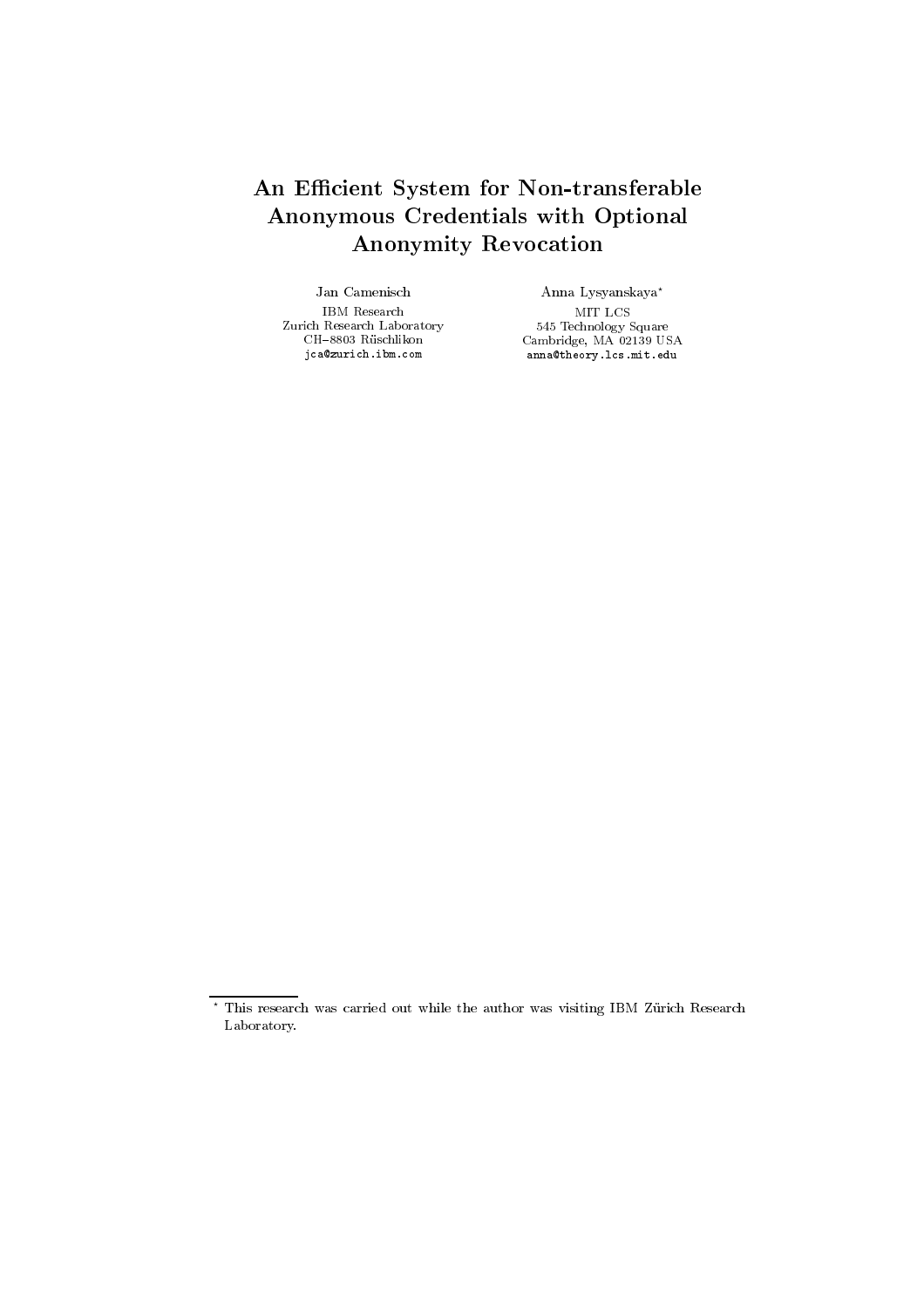## Priced Oblivious Transfer: How to Sell Digital Goods

Bill Aiello, Yuval Ishai, and Omer Reingold

No Institute Given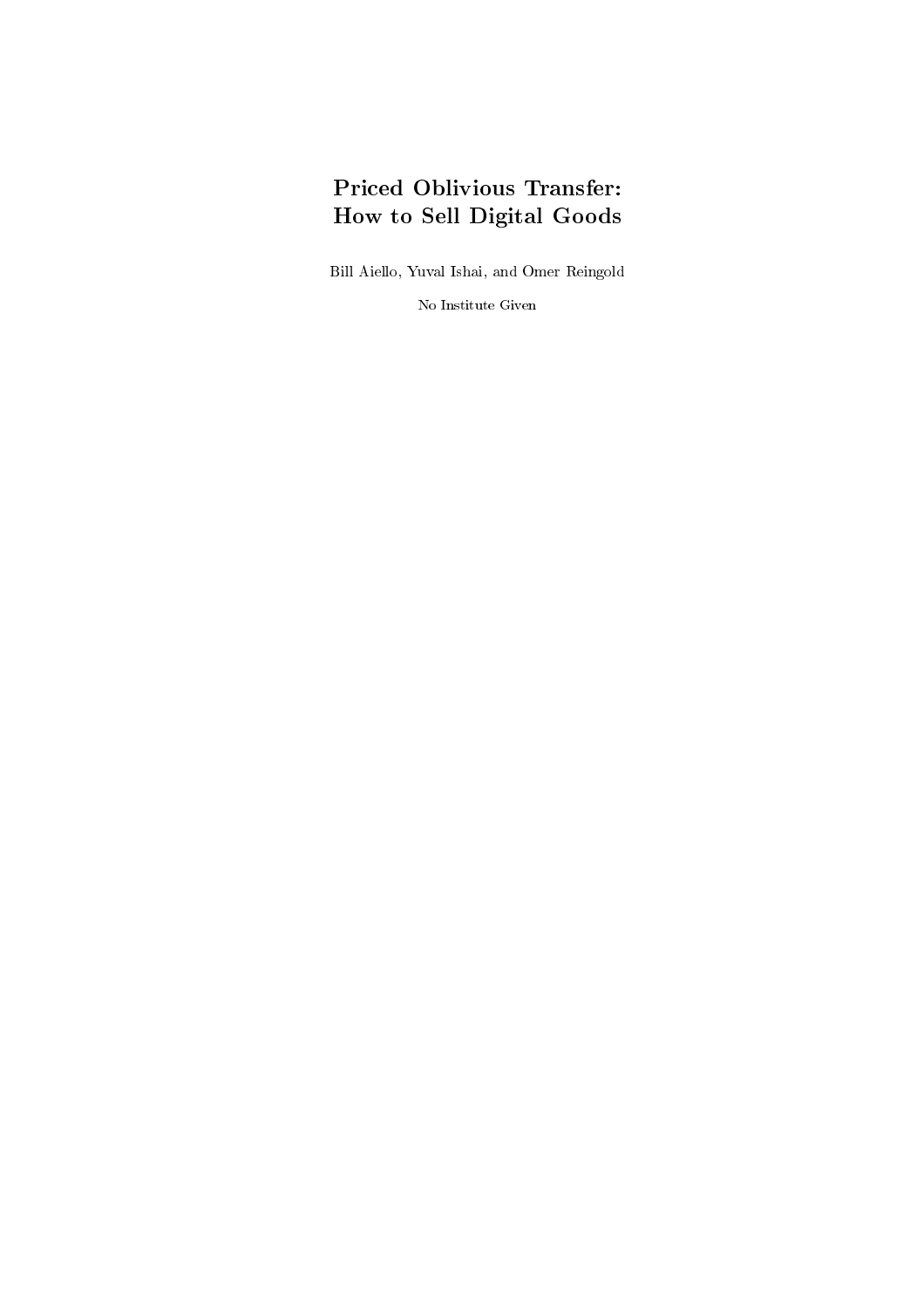## A Secure Three-move Blind Signature Scheme for Polynomially Many Signatures

Masayuki ABE

NTT Laboratories. 1-1 Hikari-no-oka, Yokosuka-shi, 239-0847 JAPAN abe@isl.ntt.co.jp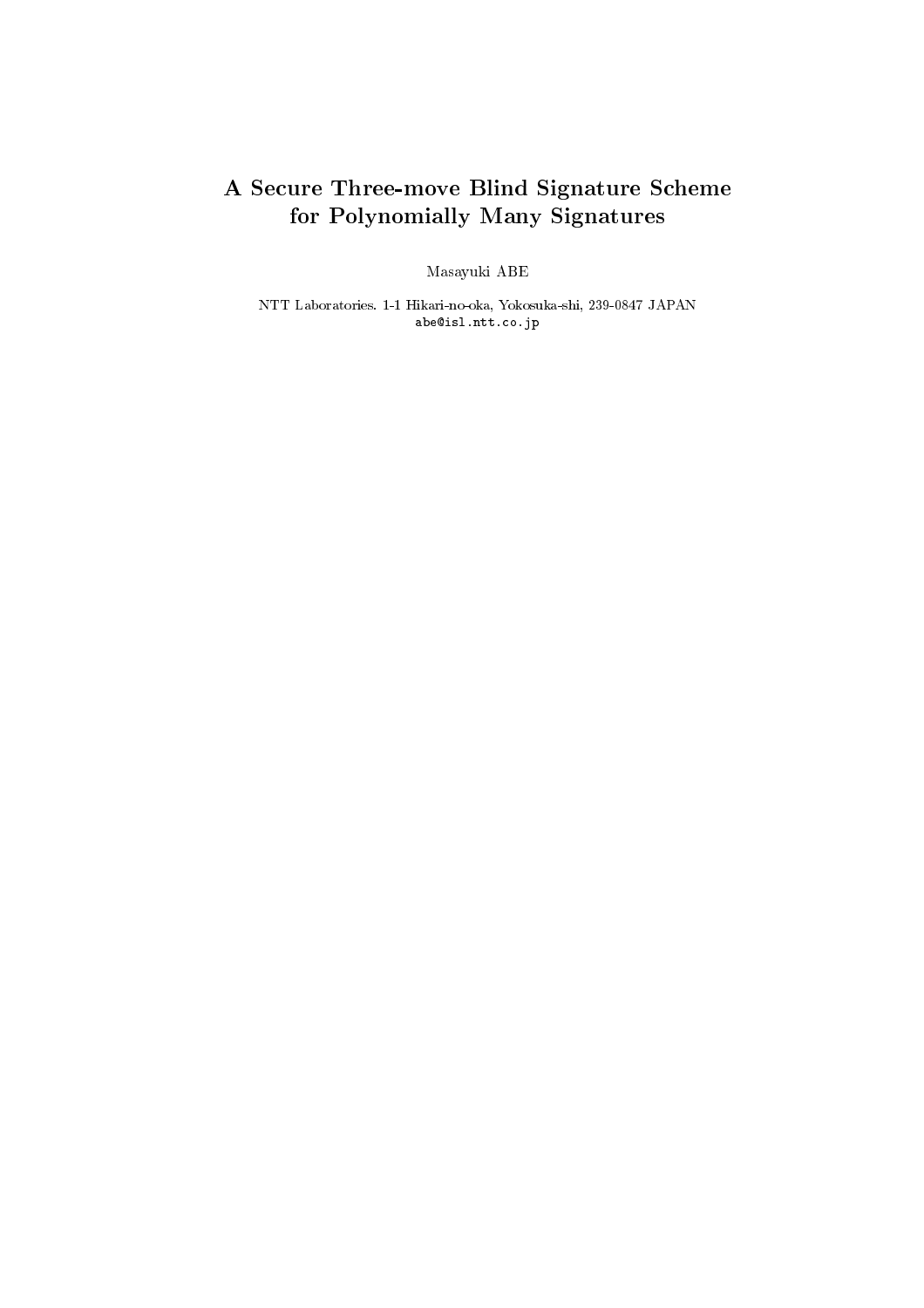#### Practical Threshold RSA Signatures Without a Trusted Dealer

Ivan Damgard and Maciej Koprowski

BRICS? , Aarhus University

<sup>?</sup> Basic Research in Computer Science, Centre of the Danish National Research Foundation.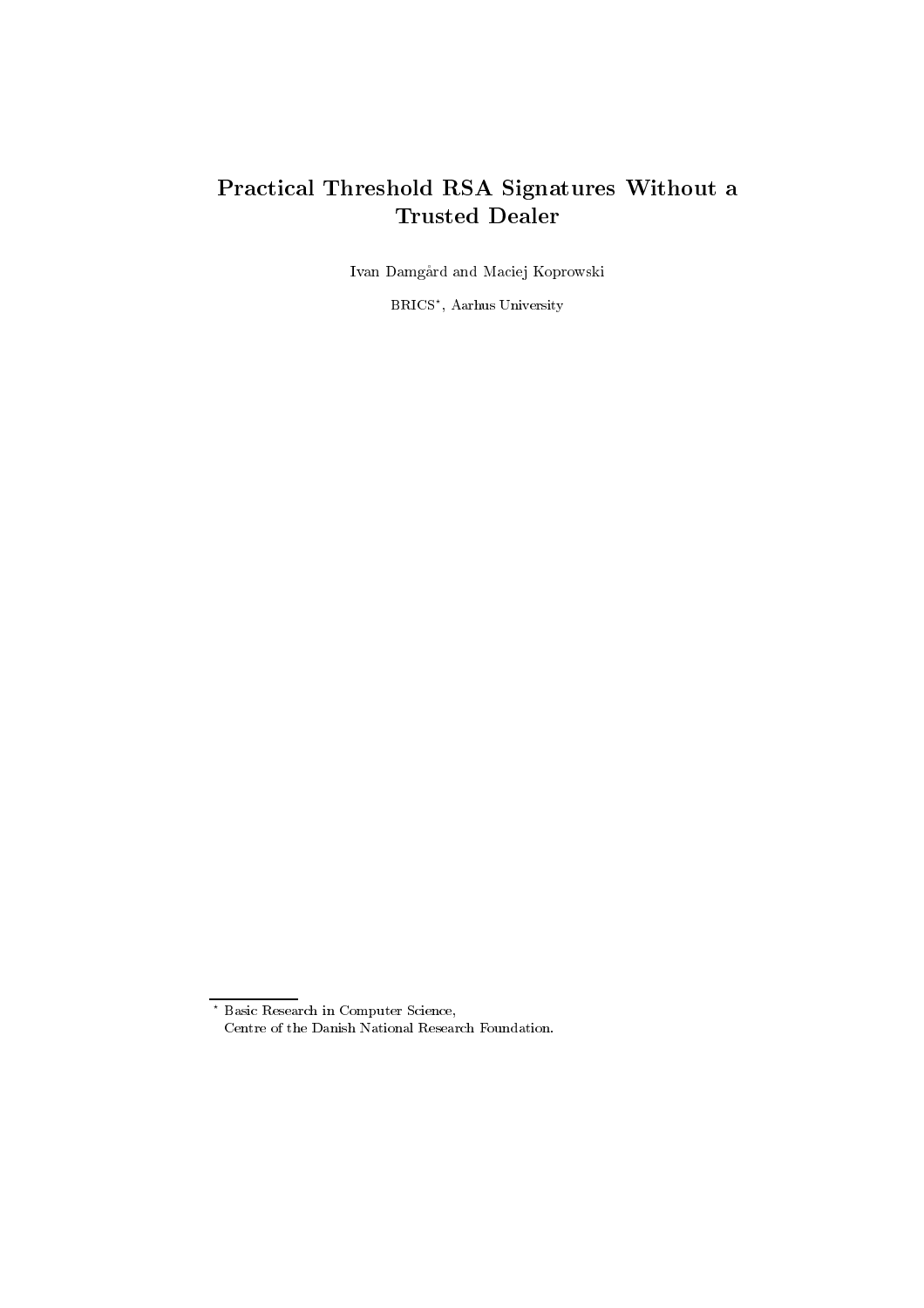### Hash Functions: From Merkle-Damgård to Shoup

Ilya Mironov

Computer Science Department, Stanford University, Stanford, CA 94305mironov@cs.stanford.edu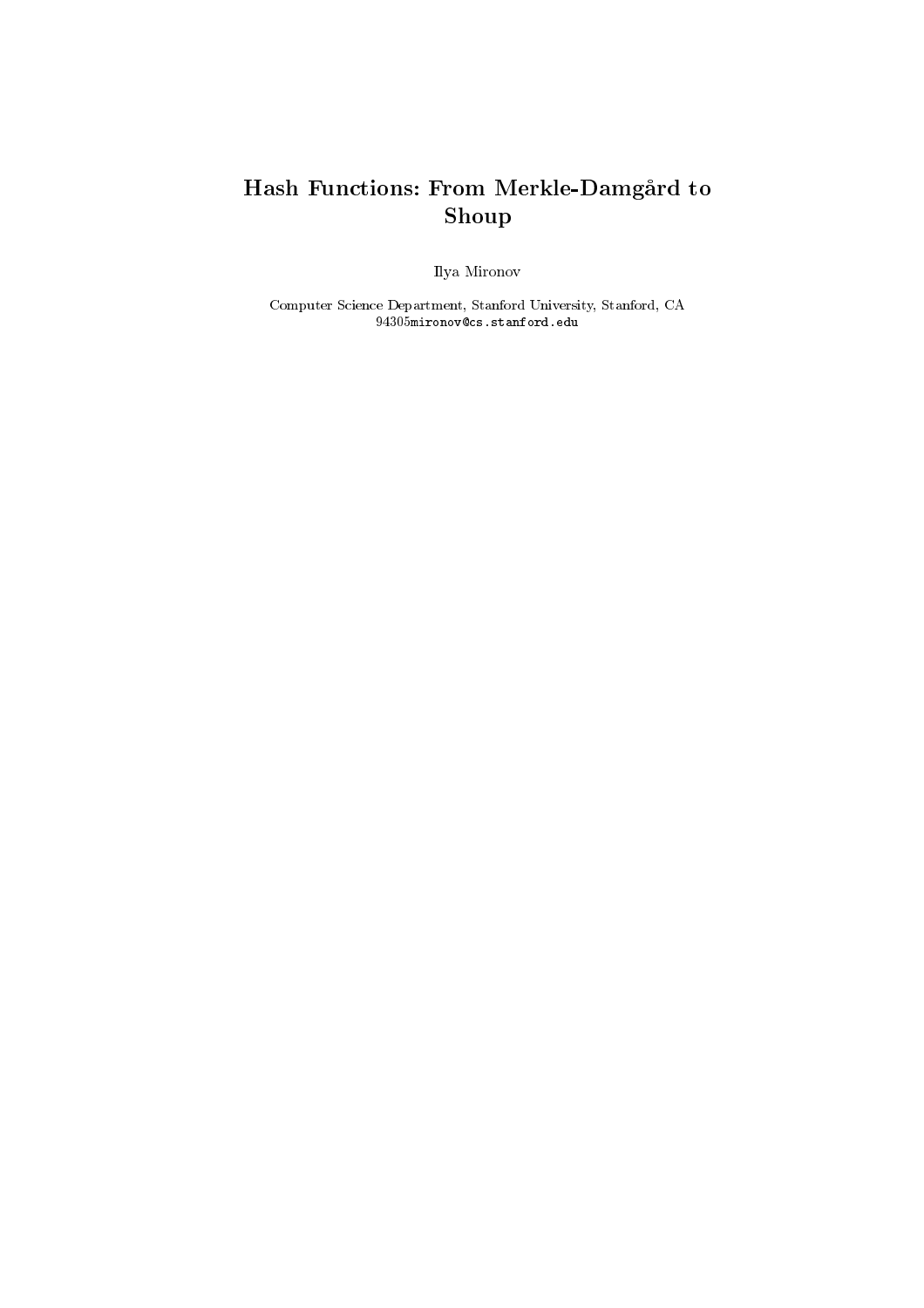## Key Recovery and Message Attacks on NTRU-Composite

Craig Gentry

DoCoMo Communications Laboratories USA, Inc. 181 Metro Dr., San Jose, CA 95110, USA cgentry@dcl.docomo-usa.com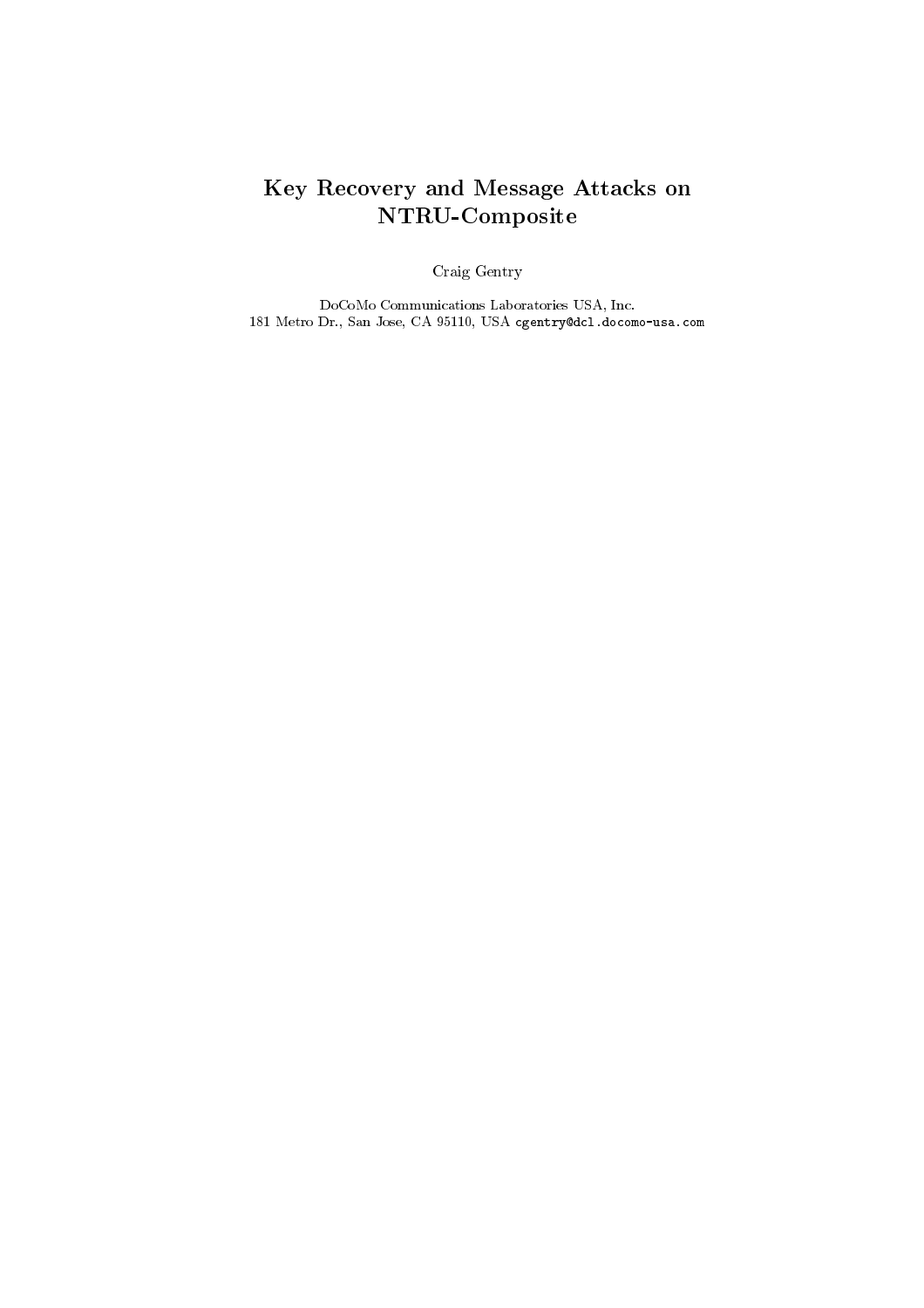#### Evidence that XTR is more Secure than Supersingular Elliptic Curve Cryptosystems

Eric R. Verheul

PricewaterhouseCoopers, GRMS Crypto group, P.O. Box 85096, 3508 AB Utrecht, The Netherlands, eric.verheul@[nl.pwcglobal.com, pobox.com]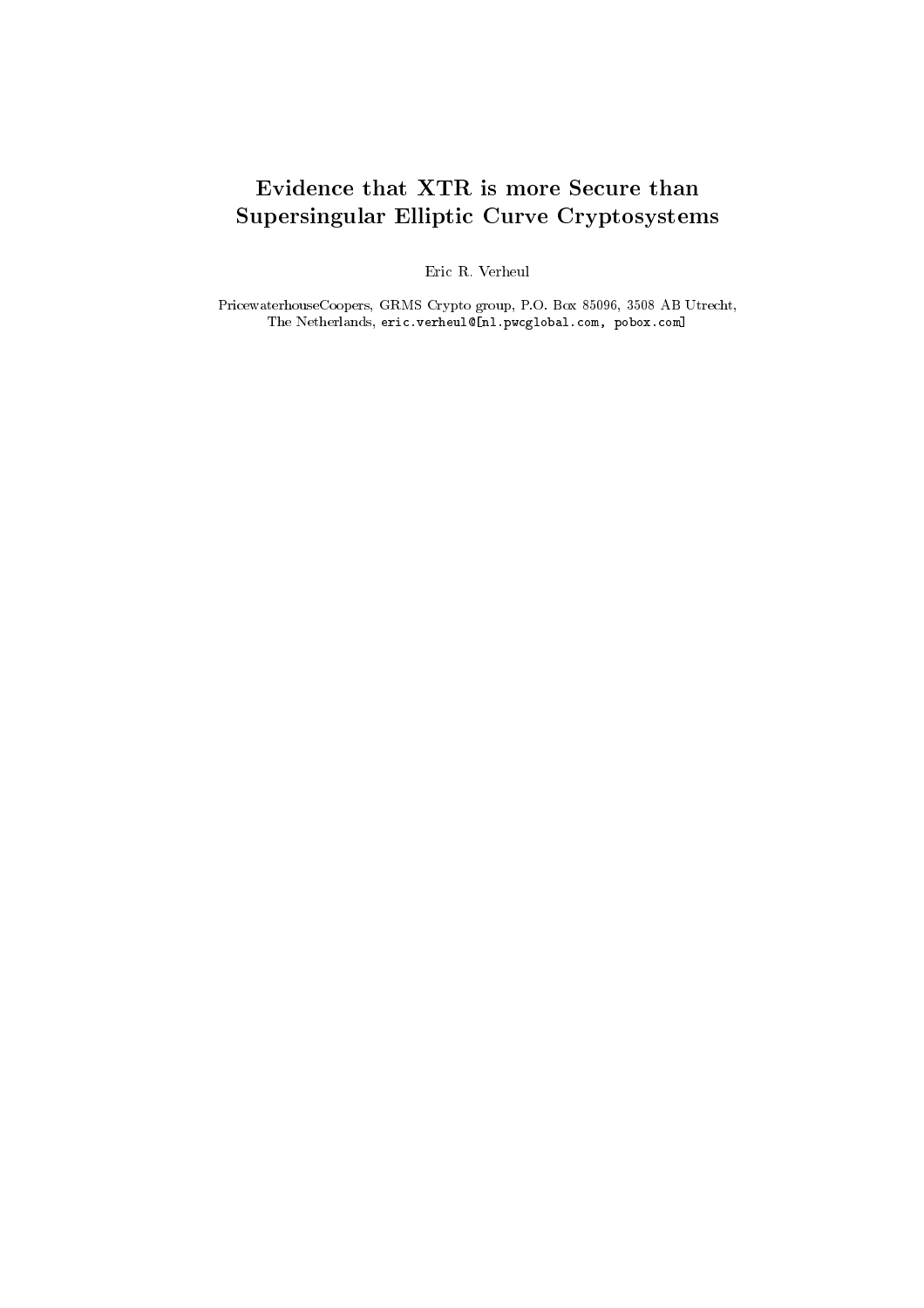# NSS: An NTRU Lattice-Based Signature Scheme

Jeffrey Hoffstein, Jill Pipher, Joseph H. Silverman

NTRU Cryptosystems, Inc., 5 Burlington Woods, Burlington, MA 01803 USA, jhoff@ntru.com, jpipher@ntru.com, jhs@ntru.com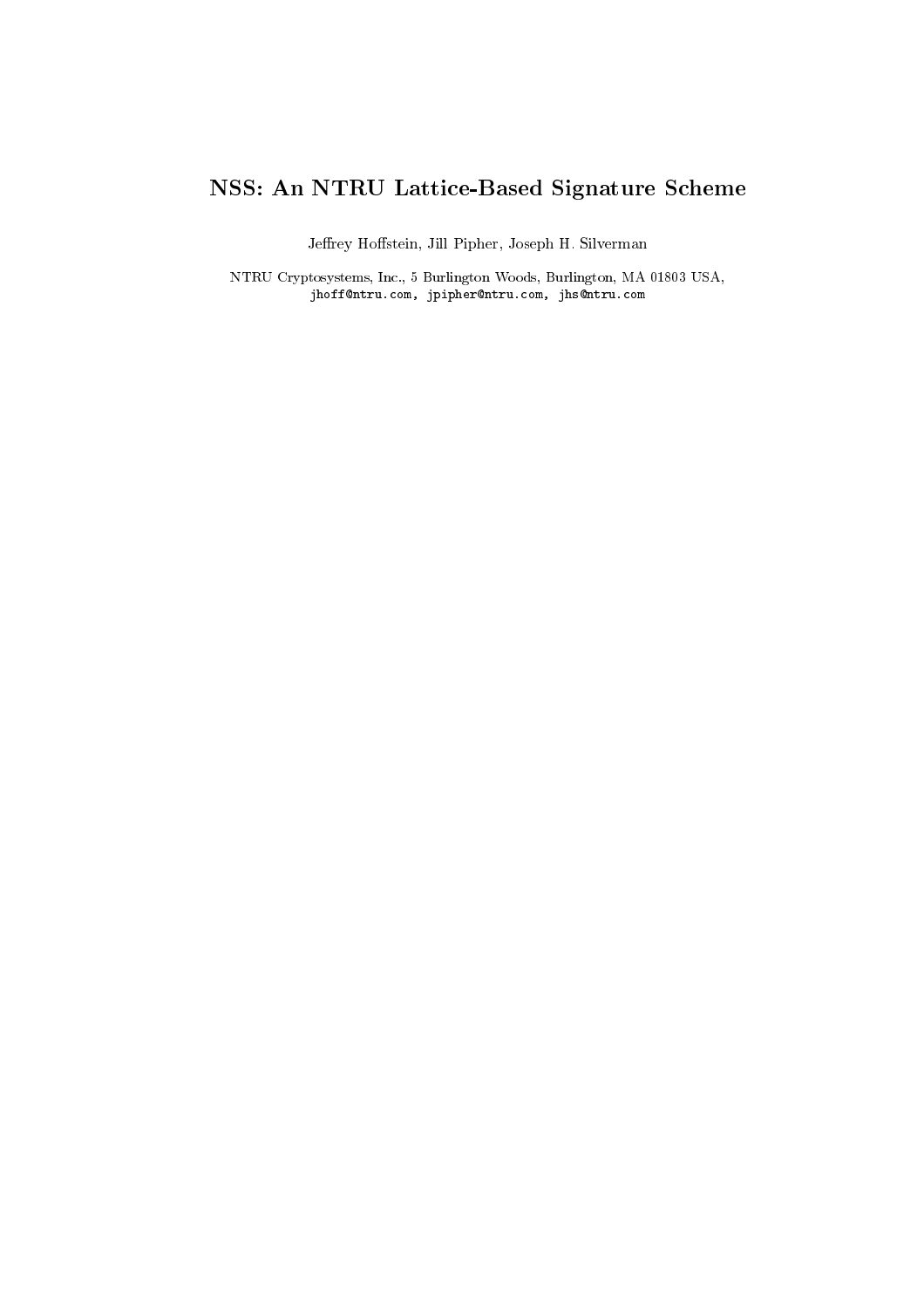#### The Bit Security of Paillier's Encryption Scheme and its Applications

Dario Catalano<sup>-</sup>, Rosario Gennaro-, and Nick Howgrave-Graham<sup>-</sup>

<sup>1</sup> Dipartimento di Matematica e Informatica Universita di Catania. Viale A. Doria 6, 95125 Catania. <sup>2</sup> IBM T.J.Watson Research Center PO Box 704, Yorktown Heights, New York 10598, USA. Email: {rosario,nahg}@watson.ibm.com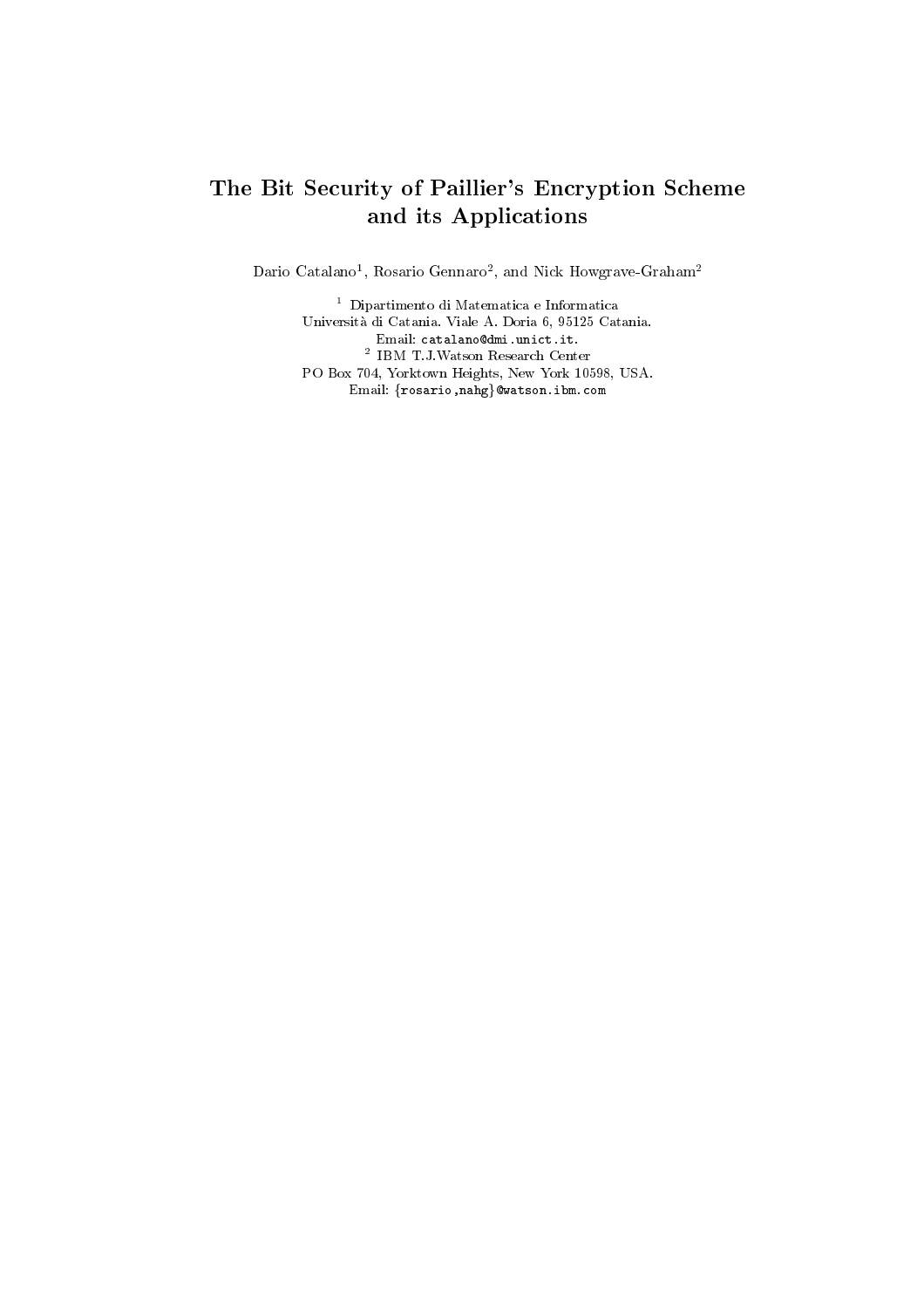### Assumptions Related to Discrete Logarithms: Why Subtleties Make a Real Difference

Ahmad-Reza Sadeghi and Michael Steiner

No Institute Given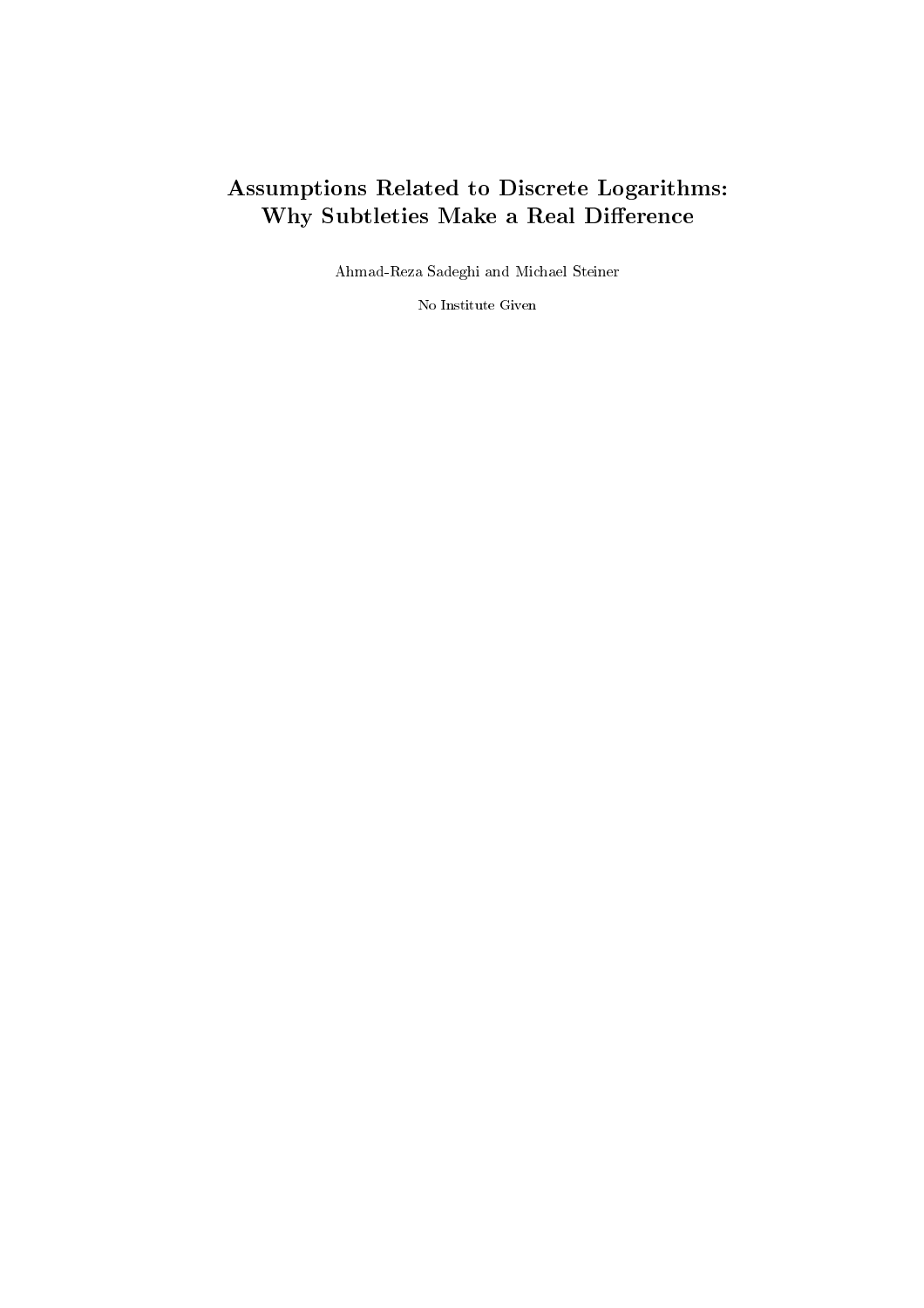## On Adaptive vs. Non-adaptive Security of Multiparty Protocols

Ran Canetti, Ivan Damgard, Stefan Dziembowski, Yuval Ishai, and Tal Malkin

No Institute Given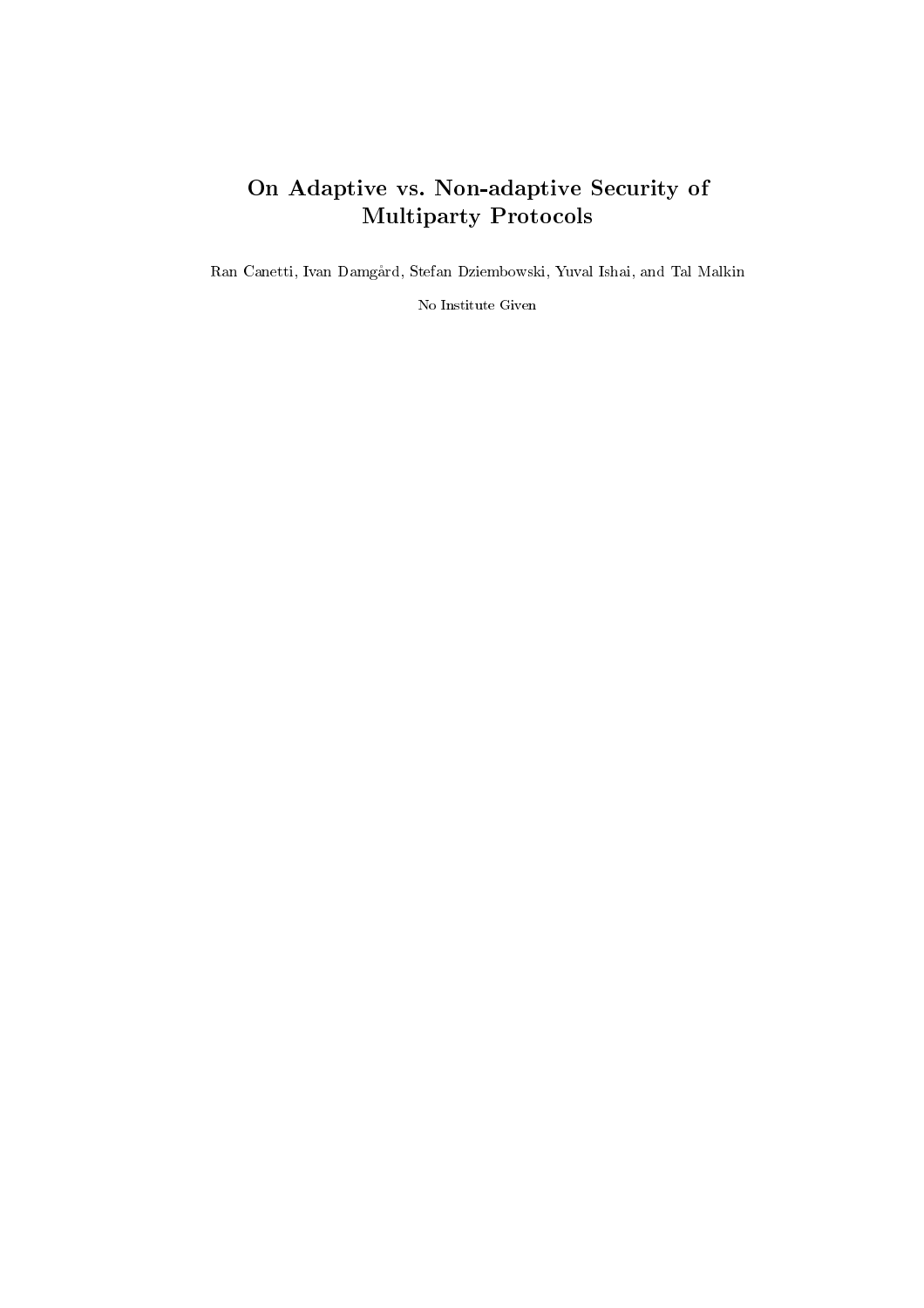### Multiparty Computation from Threshold Homomorphic Encryption

Ronald Cramer, Ivan Damgard, and Jesper B. Nielsen

BRICS? Department of Computer Science University of Aarhus Ny Munkegade DK-8000 Arhus C, Denmark  ${cramer,ivan,buus}$ @brics.dk

<sup>?</sup> Basic Research in Computer Science, Centre of the Danish National Research Foundation.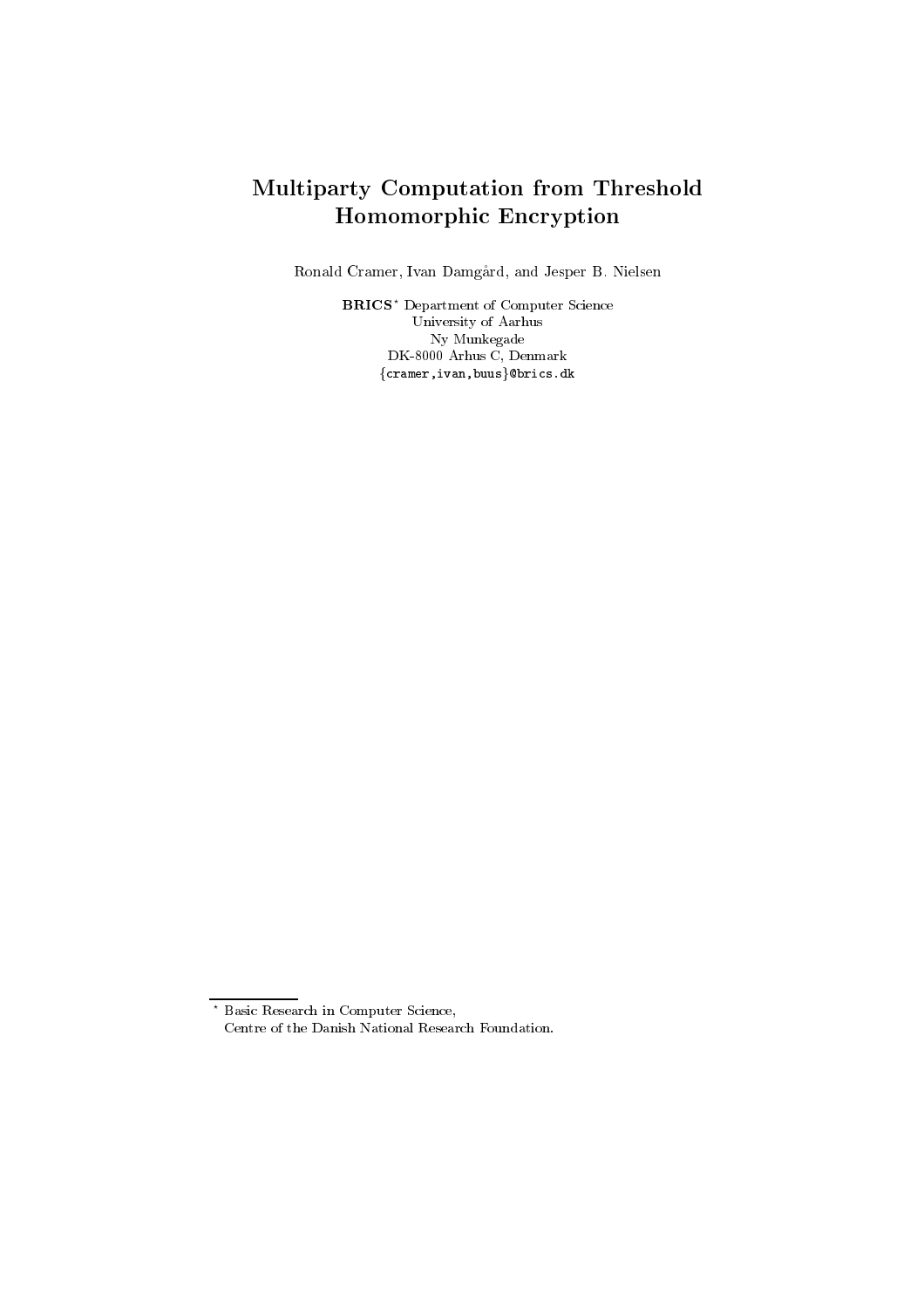### On Perfect and Adaptive Security in Exposure-Resilient Cryptography

revgeniy Dodist, Amit Sahait, and Adam Smith-

<sup>1</sup> Department of Computer Science, New York University, 251 Mercer St, New York,

<sup>2</sup> Department of Computer Science, Princeton University, 35 Olden St, Princeton, NJ 08540, USA. sahai@cs.princeton.edu

<sup>3</sup> Laboratory for Computer Science, Massachusetts Institute of Technology, 545 Main St, Cambridge, MA 02139, USA. asmith@theory.lcs.mit.edu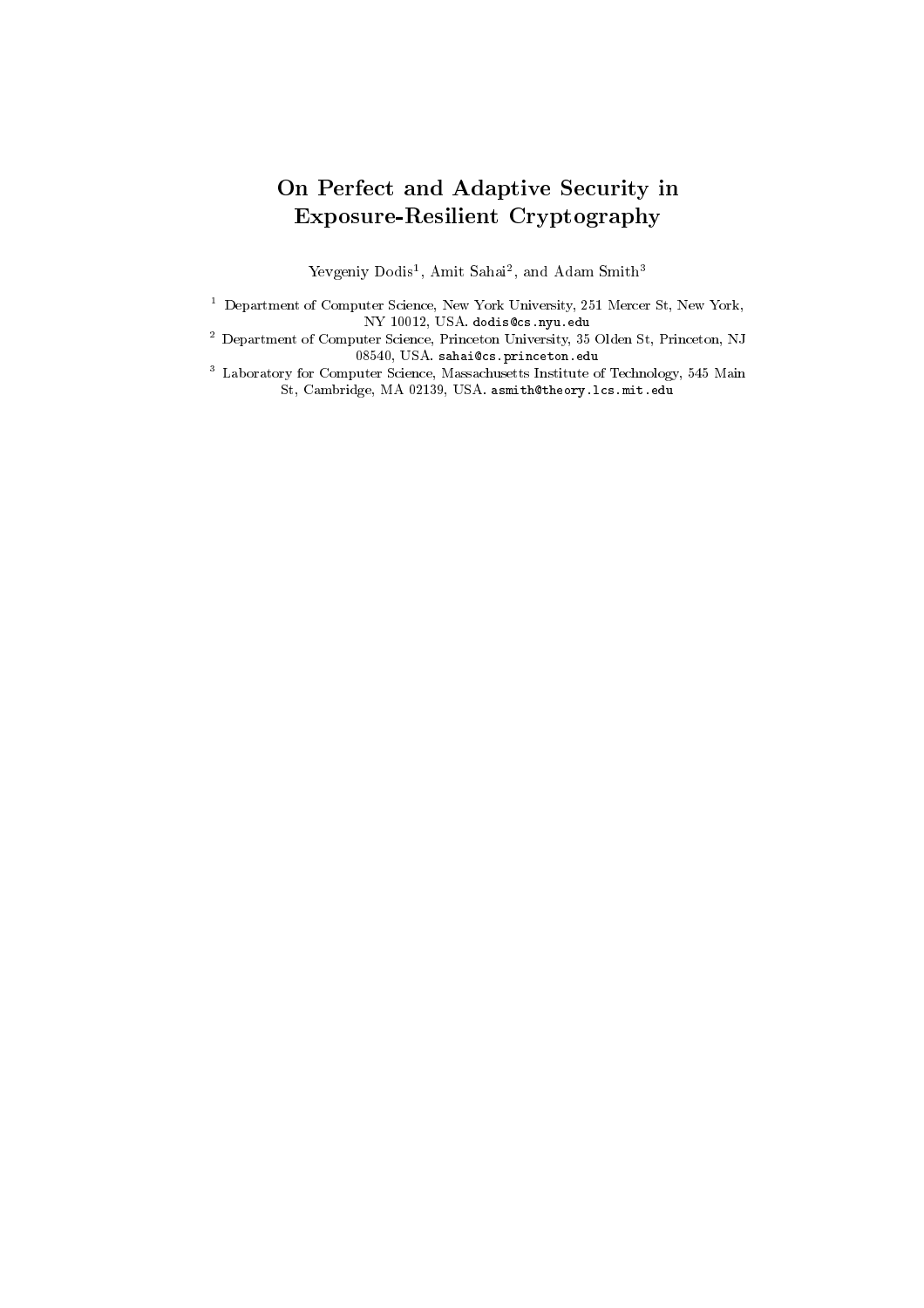# Cryptanalysis of Reduced-Round MISTY

Ulrich Kuhn

Dresdner Bank AG Group Information Technology RS Research D-60301 Frankfurt Germany Ulrich.Kuehn@dresdner-bank.com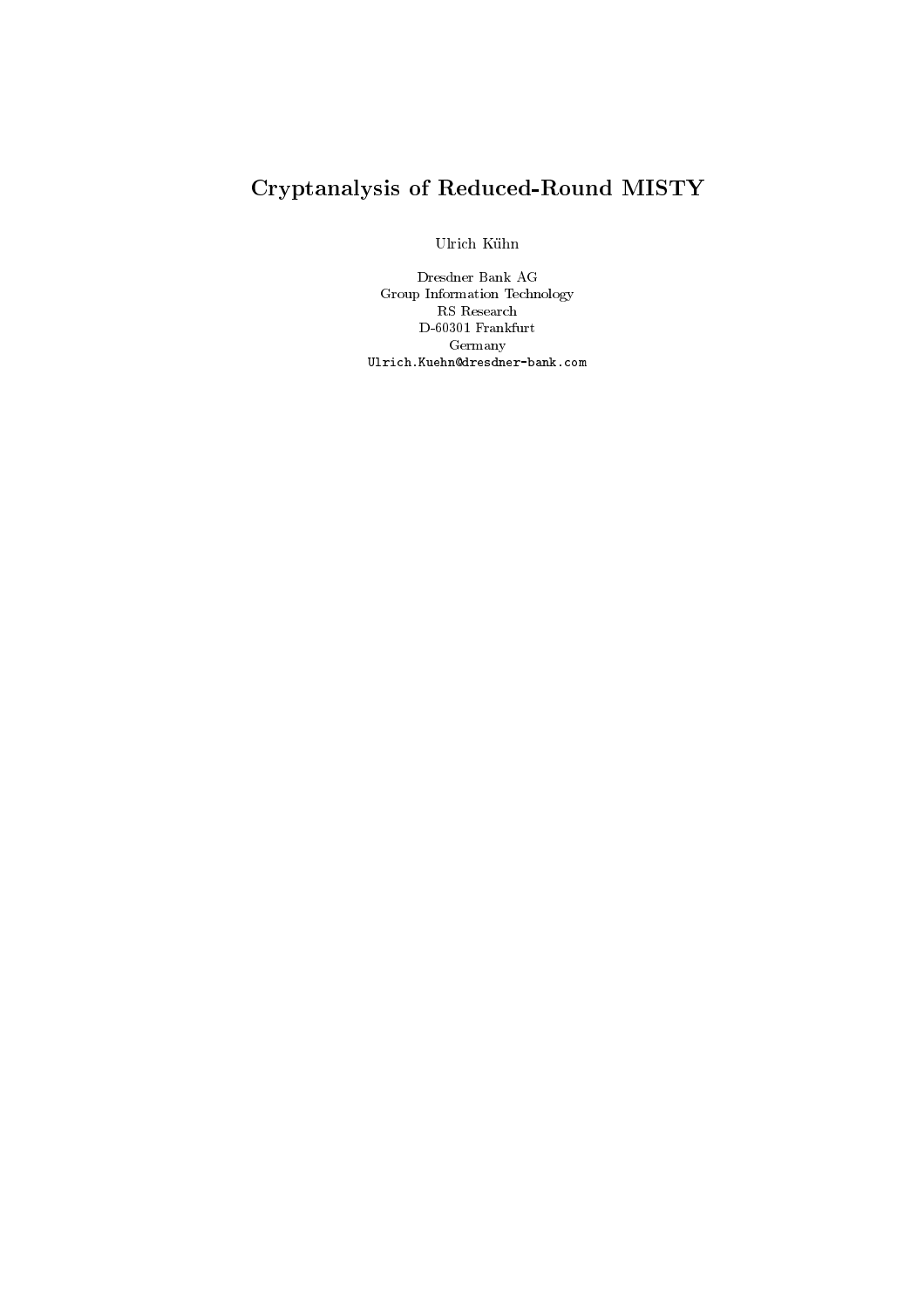# The Rectangle  $\text{Attack} - \text{Rectangular}$  the Serpent

Eli Biham, Orr Dunkelman, and Nathan Keller

No Institute Given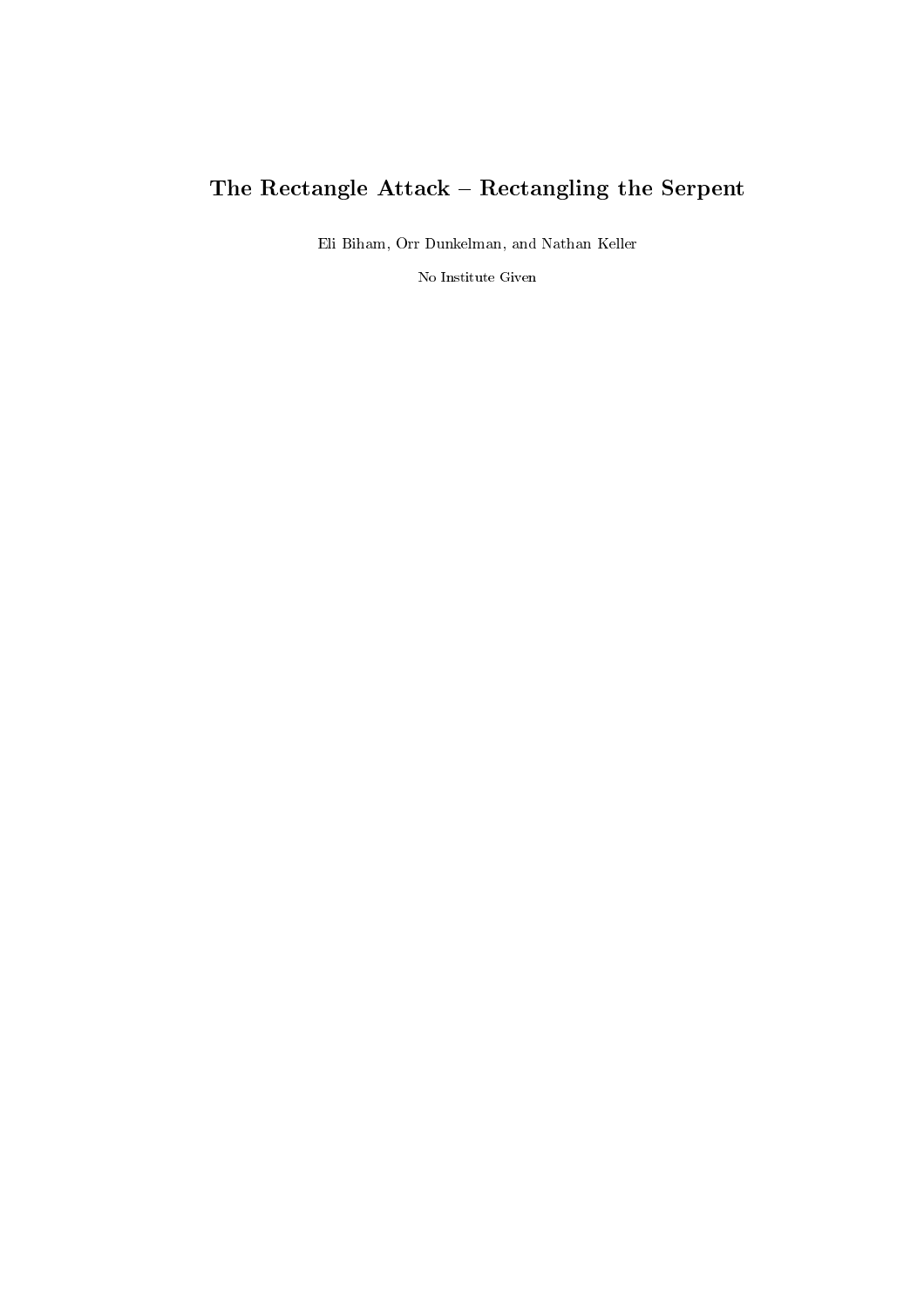### Efficient Amplification of the Security of Weak Pseudo-Random Function Generators

Steven Myers

myers@cs.toronto.eduDepartment of Computer Science University of Toronto Toronto, Ontario, Canada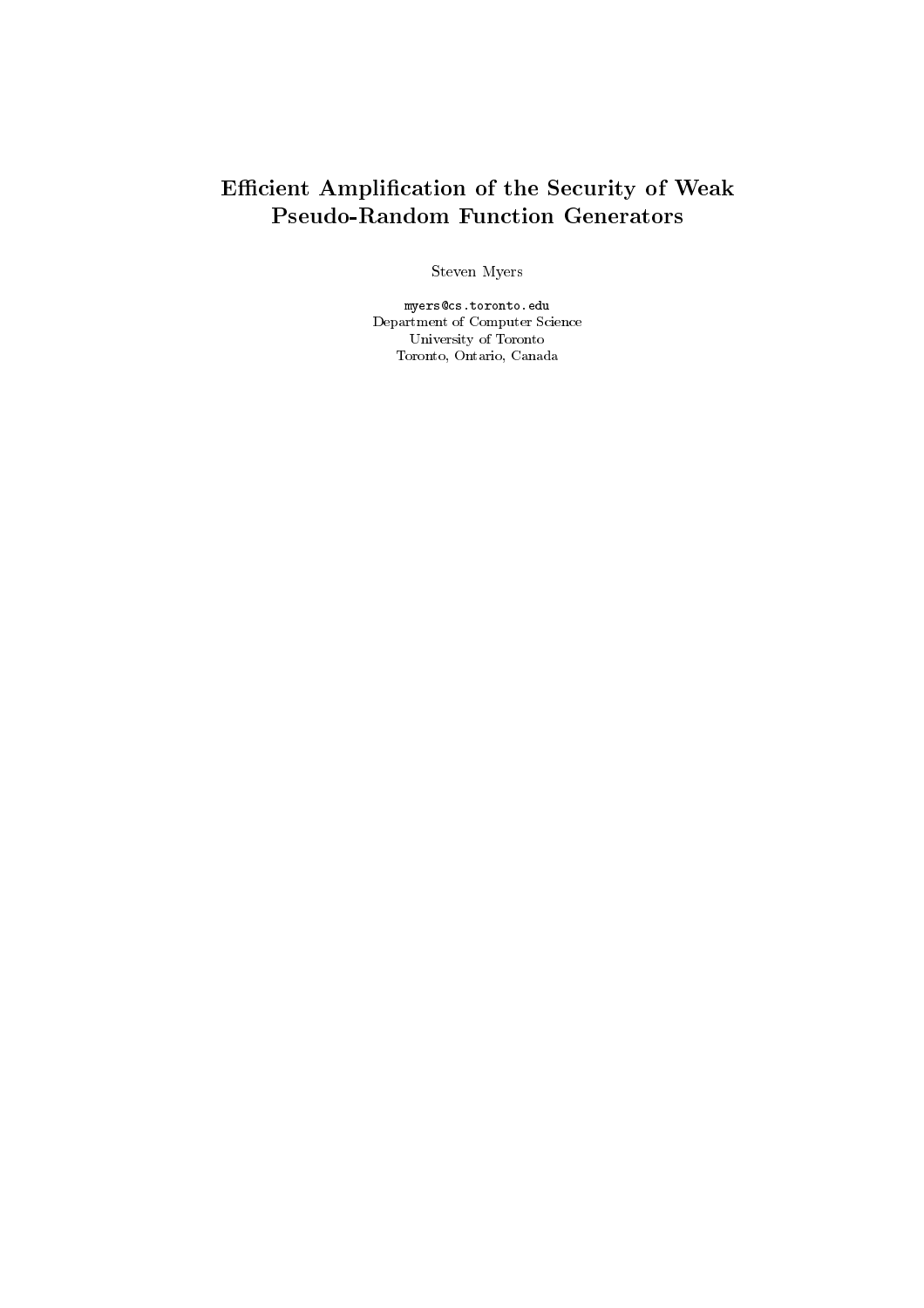### Min-Round Resettable Zero-Knowledge in the Public-Key Model

Silvio Micali and Leonid Reyzin

Laboratory for Computer Science Massachusetts Institute of Technology Cambridge, MA 02139 reyzin@theory.lcs.mit.eduhttp://theory.lcs.mit.edu/~reyzin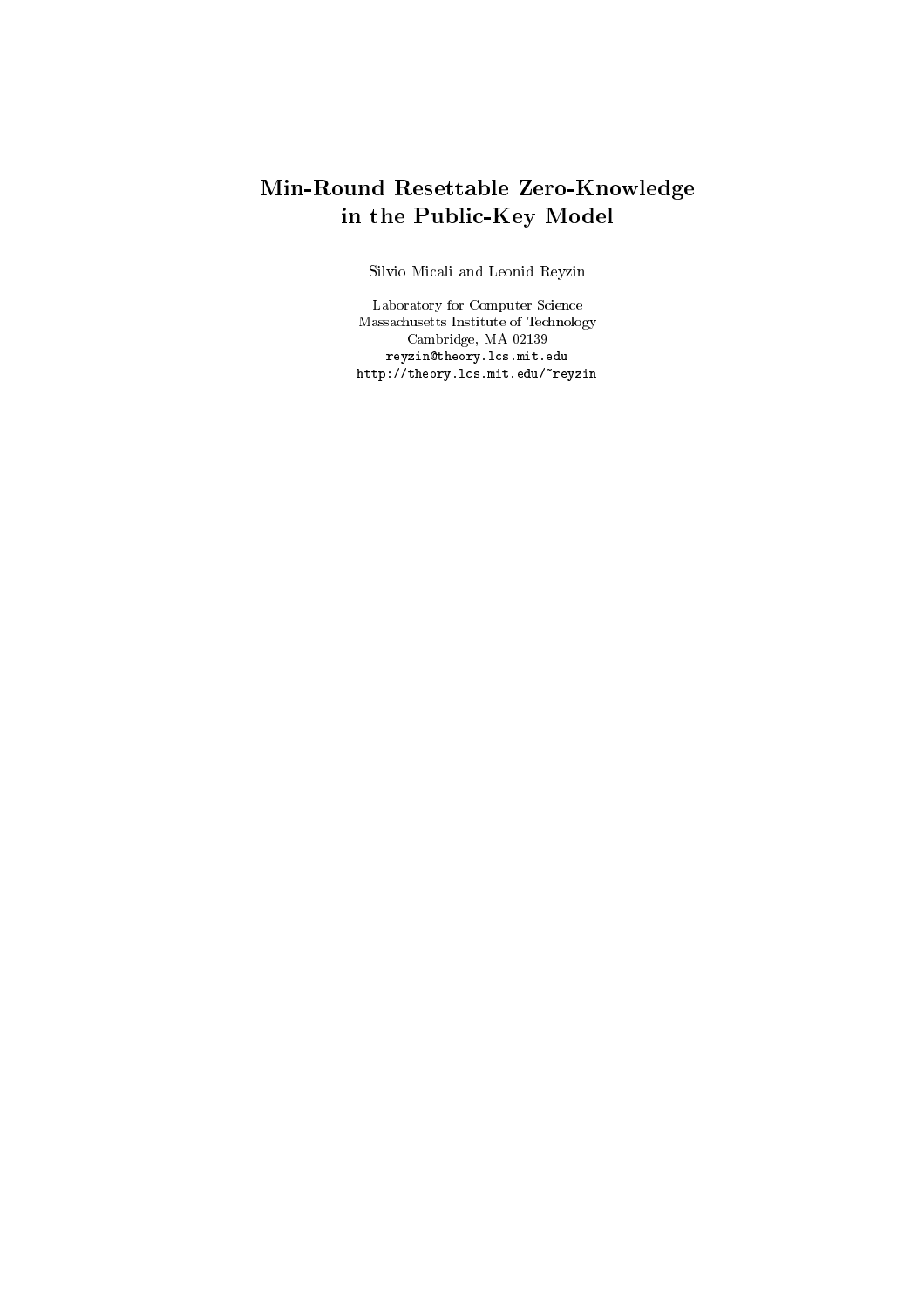# Structural Cryptanalysis of SASAS

Alex Biryukov and Adi Shamir

Computer Science department The Weizmann Institute Rehovot 76100, Israel.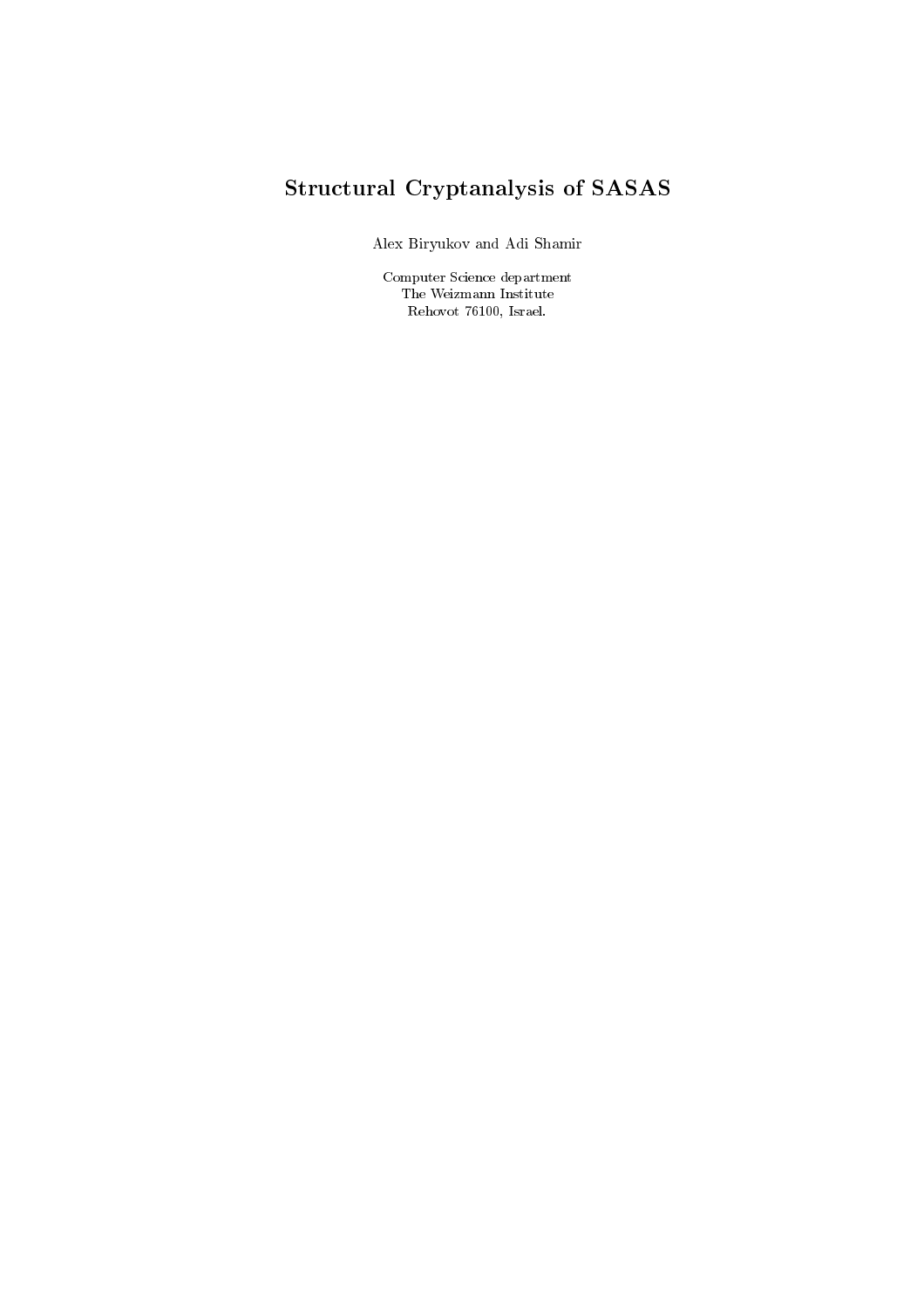# Hyper-Bent Functions

A. M. Youssef and G. Gong

Center for Applied Cryptographic Research 1Department of Combinatorics & Optimization 2Department of Electrical and Computer Engineering University of Waterloo Waterloo, Ontario N2L 3G1, CANADA  $\{a2youssef,ggong\}@cacr.math.uwaterloo.ca$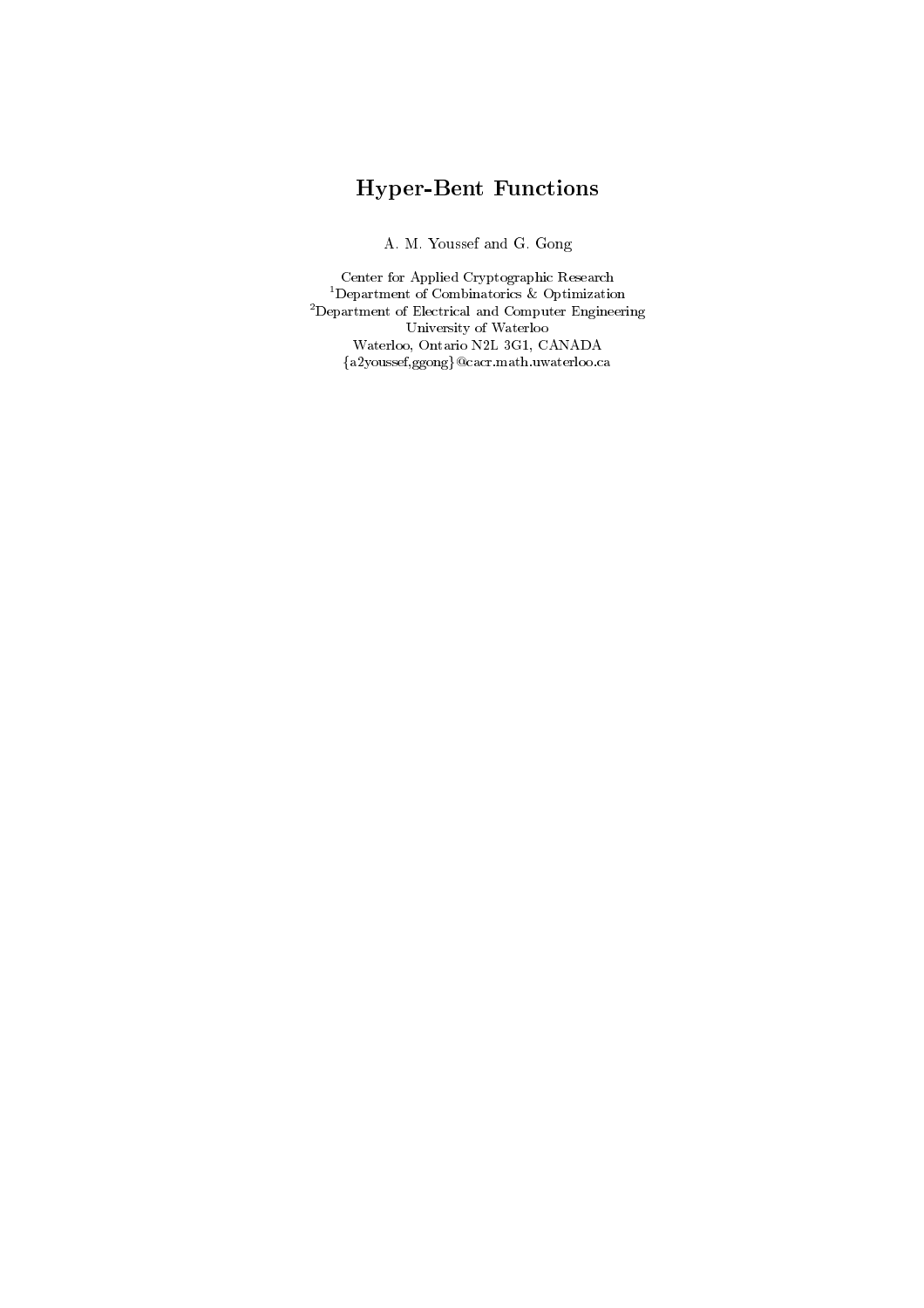#### New Method for Upper Bounding the Maximum Average Linear Hull Probability for SPNs

Liam Kenner , Henk Meijer , and Stanord Tavares –

 $\,$  - Department of Computing and Information Science  $\,$ Queen's University at Kingston, Ontario, Canada, K7L 3N6  ${k$ eliher,henk $}$ @cs.queensu.ca <sup>2</sup> Department of Electrical and Computer Engineering Queen's University at Kingston, Ontario, Canada, K7L 3N6 tavares@ee.queensu.ca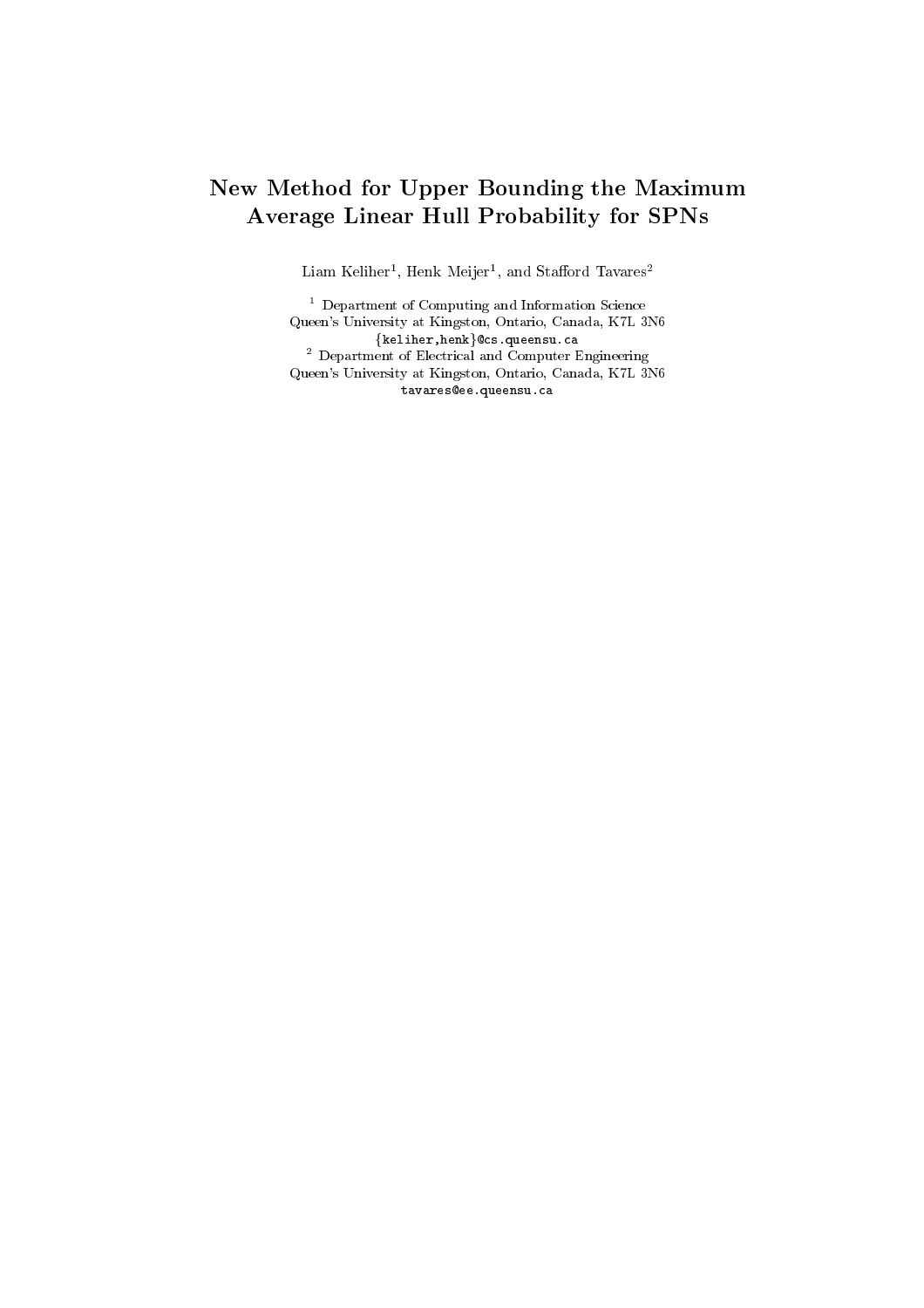## Lower Bounds for Multicast Message Authentication

Dan Bonen<sup>-</sup>, Glenn Durfee<sup>-</sup>, and Matt Franklin<sup>-</sup>

<sup>1</sup> Computer Science Department, Stanford University, Stanford CA 94305-9045 fdabo,gdurfg@cs.stanford.edu <sup>2</sup> Department of Computer Science, University of California, Davis CA 95616-8562

franklin@cs.ucdavis.edu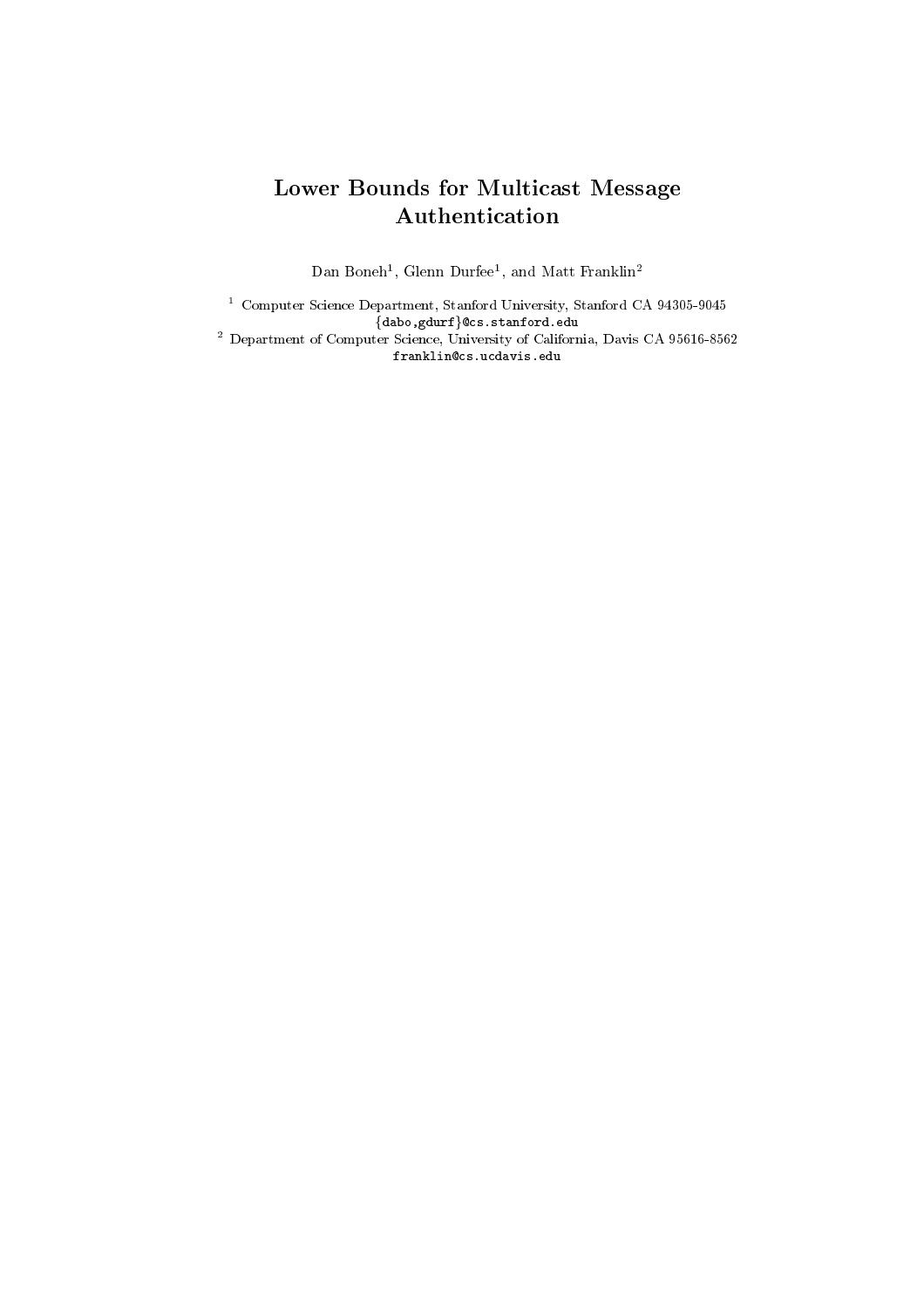## Analysis of Key-Exchange Protocols and Their Use for Building Secure Channels

Ran Canetti and Hugo Krawczyk

No Institute Given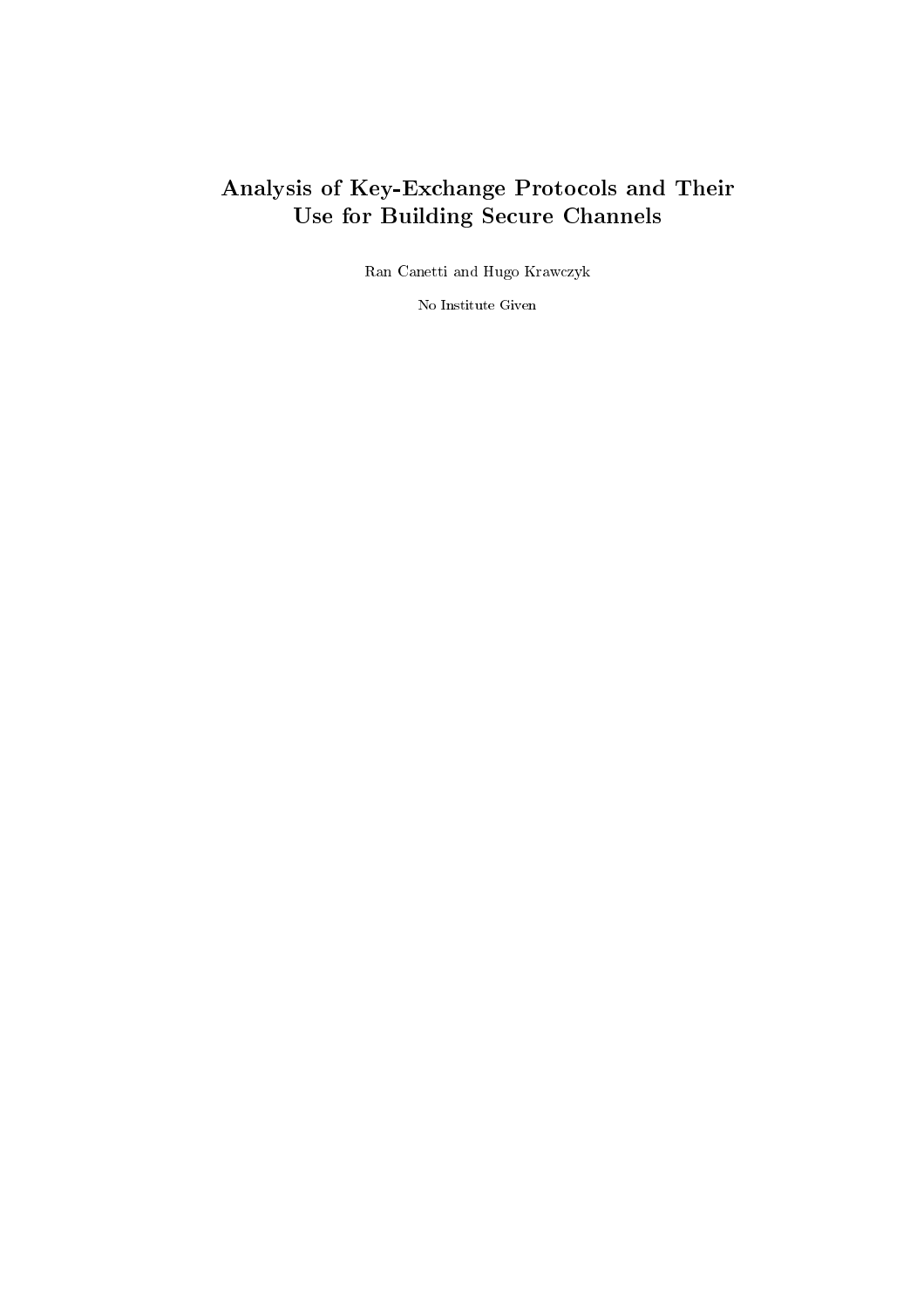#### Efficient Password-Authenticated Key Exchange Using Human-Memorable Passwords

Jonathan Katz<sup>-</sup>, Kafali Ostrovsky-, and Moti Yung-

<sup>1</sup> Telcordia Technologies and Telcordia Technologies and Department of Computer Science, Columbia University. jkatz@cs.columbia.edu <sup>2</sup> Telcordia Technologies, Inc., 445 South Street, Morristown, NJ 07960. rafail@research.telcordia.com $\sim$  CertCo, Inc. moti@cs.columbia.edu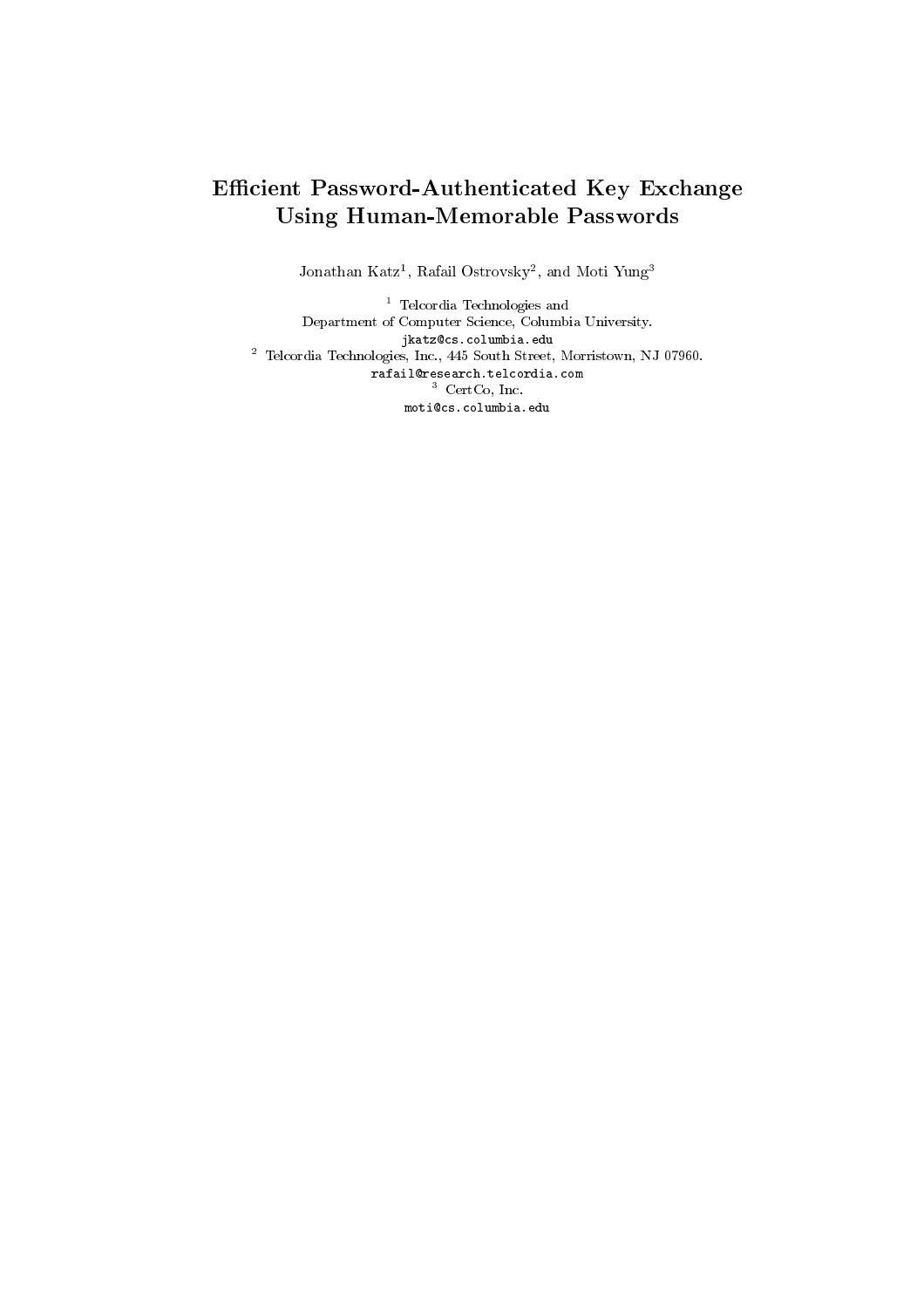#### Identication Protocols Secure Against Reset Attacks

Mihir Bellare", Marc Fischlin", Shan Goldwasser", and Silvio Micali<sup>-</sup>

<sup>1</sup> Dept. of Computer Science & Engineering, University of California at San Diego, 9500 Gilman Drive, La Jolla, California 92093, USA. E-mail: mihir@cs.ucsd.edu. URL: www-cse.ucsd.edu/users/mihir. <sup>2</sup> Dept. of Mathematics (AG 7.2), Johann Wolfgang Goethe-University, Postfach 111932, 60054 Frankfurt/Main, Germany. E-mail: marc@mi.informatik.uni-frankfurt.de URL: www.mi.informatik.uni-frankfurt.de <sup>3</sup> MIT Laboratory for Computer Science, 545 Technology Square, Cambridge MA 02139, USA.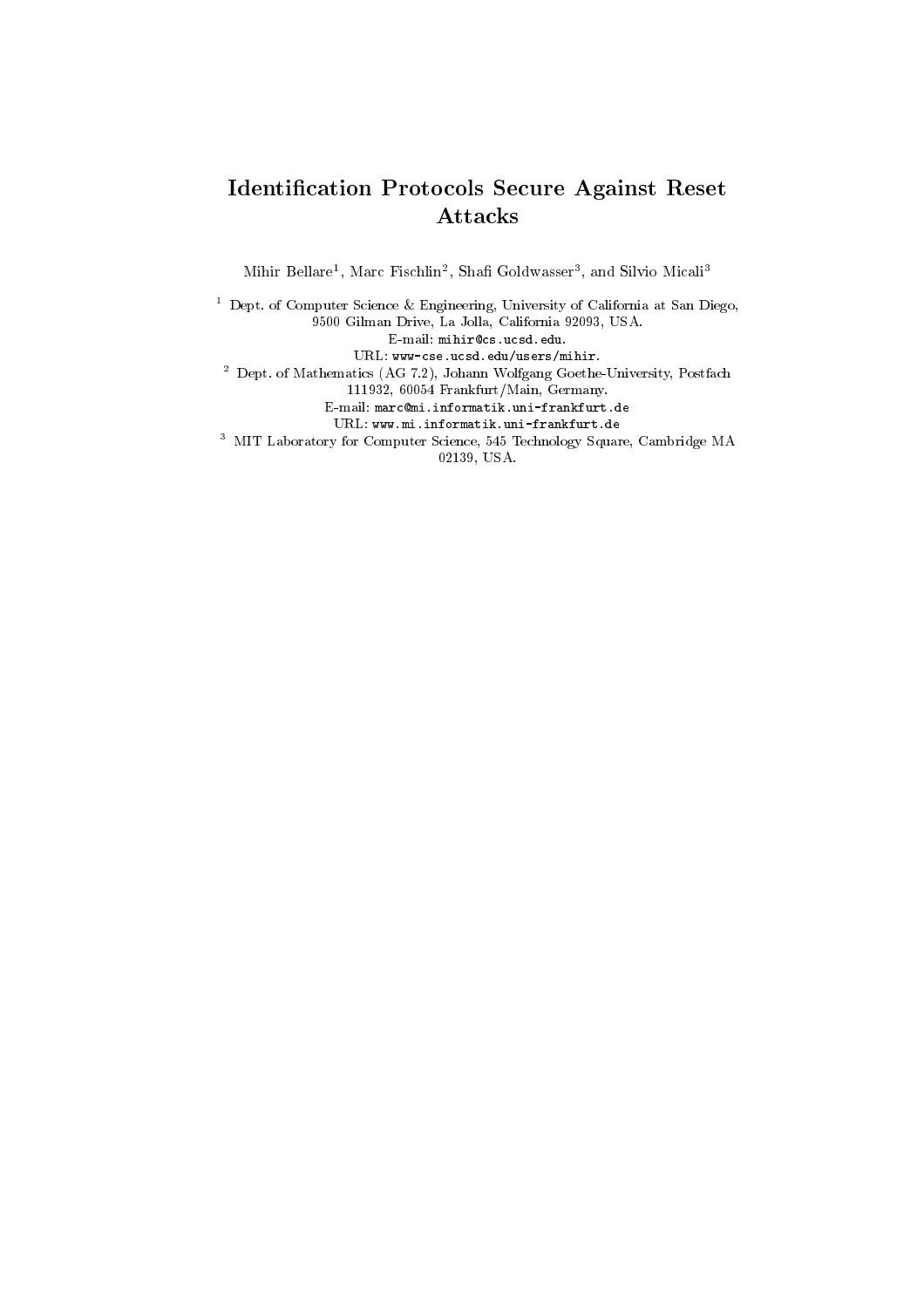#### Does Encryption with Redundancy Provide Authenticity?

Jee Hea An and Mihir Bellare

Dept. of Computer Science & Engineering, University of California at San Diego, 9500 Gilman Drive, La Jolla, California 92093, USA. E-mails:  $\{jeehea,  $minir\}$ Qcs.ucsd.edu.$ URLs:  $www-cse.ucsd.edu/users/{}$  jeehea, mihir}.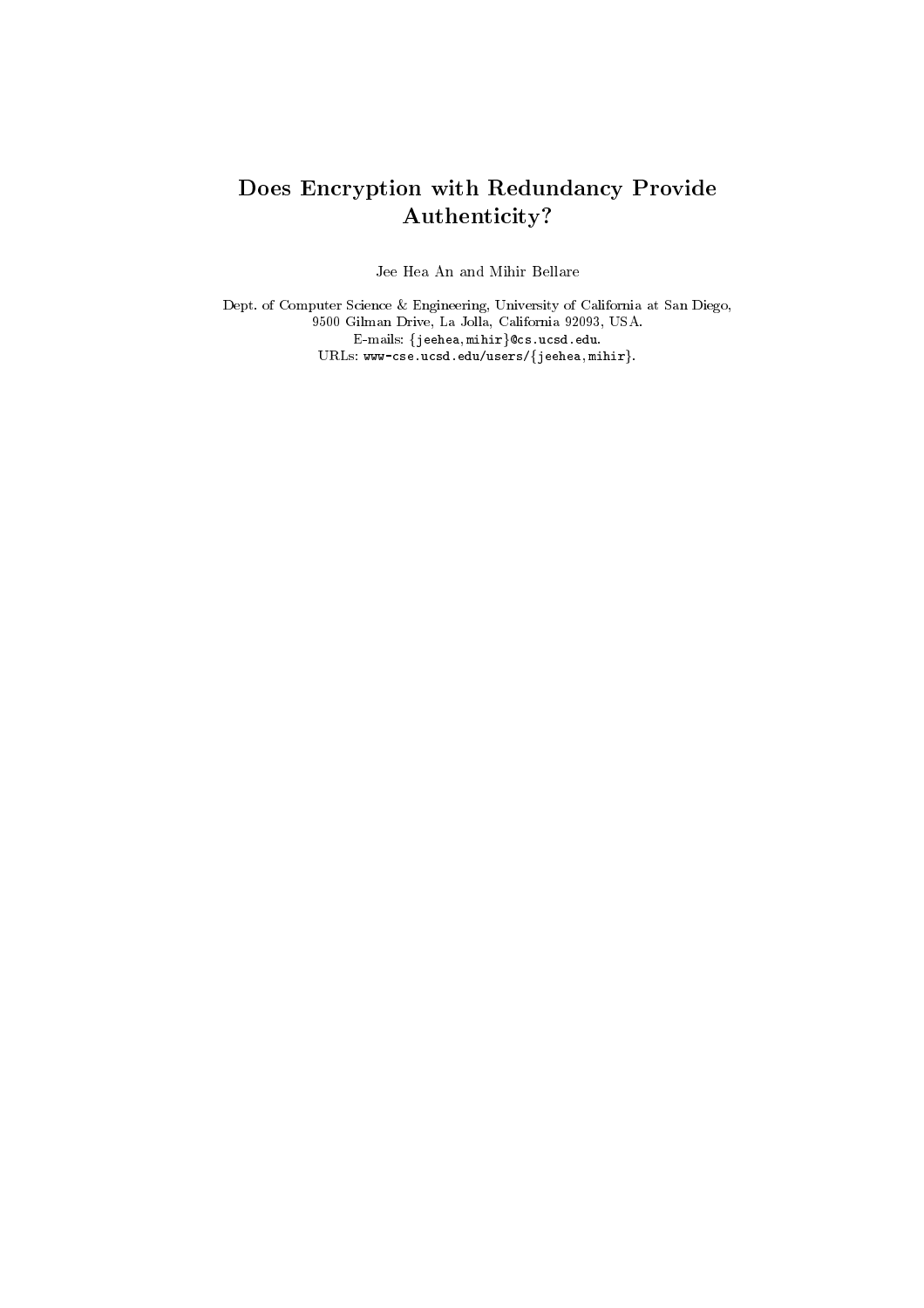## Encryption Modes with Almost Free Message Integrity

Charanjit S. Jutla

IBM T. J. Watson Research Center, Yorktown Heights, NY 10598-704